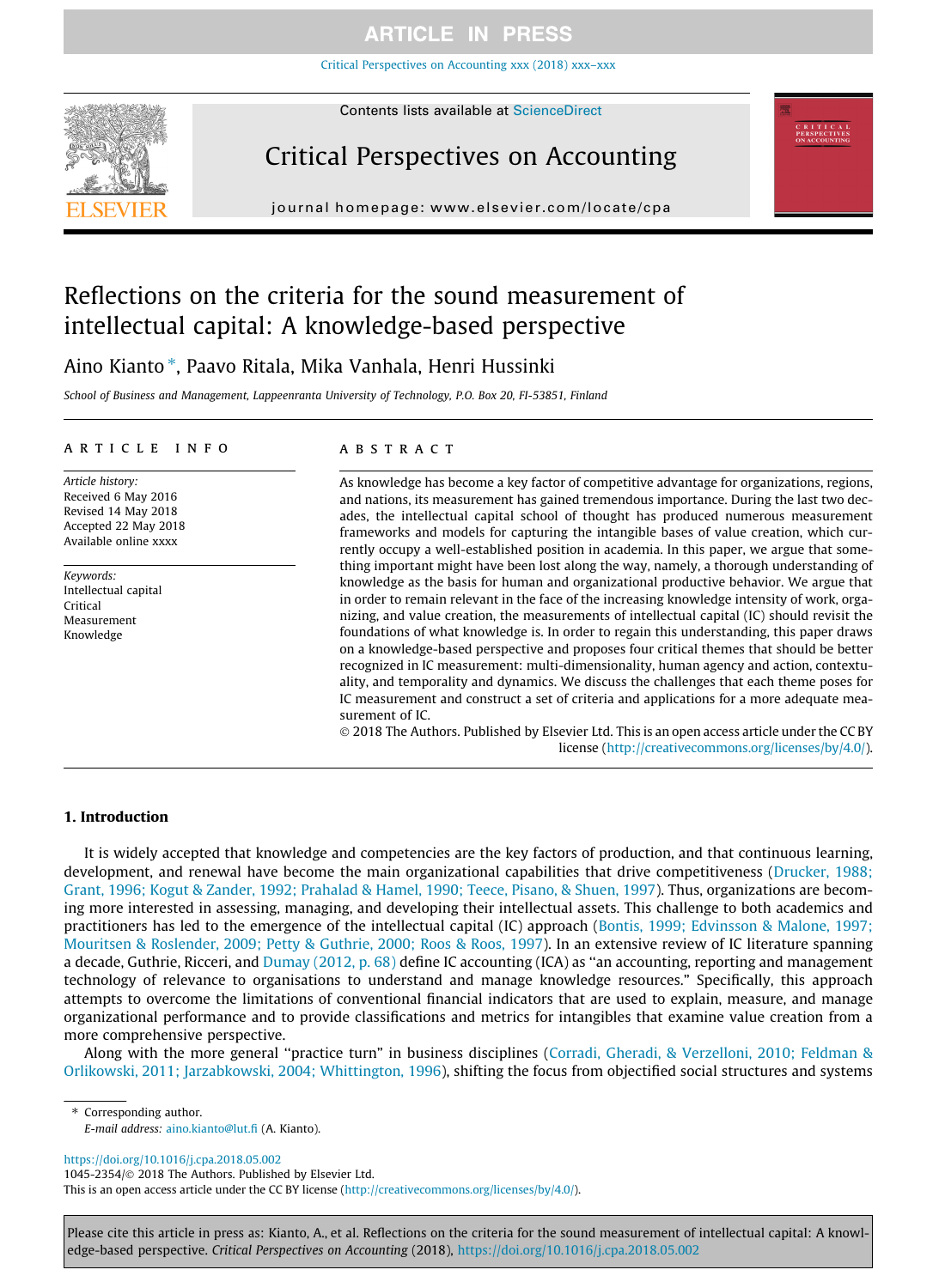#### 2 **A. Kianto et al. / Critical Perspectives on Accounting xxx (2018) xxx–xxx**

to arrays of human activity ([Schatzki, 2005](#page-13-0)), ICA scholars have increasingly turned to the lack of a practical implementation of IC indicators [\(Demartini & Paoloni, 2013; Dumay, 2012; Dumay & Garanina, 2013; Mouritsen, 2006](#page-12-0)). Although academics have proposed several measurement frameworks and models for IC, practitioners have not been very keen on adopting them, and only a few organizations have jumped on the bandwagon of measuring IC (e.g., [Dumay, 2016; Kujansivu, 2008;](#page-12-0) [Lönnqvist, Sillanpää, & Carlucci, 2009](#page-12-0)).

As [Dumay \(2016, p. 172\)](#page-12-0) argues, although ''IC wealth-creation is running out of steam from a reporting perspective, this does not mean managers are not realizing the benefits of managing their IC internally." Thus, the problem does not seem to lie so much in managerial ignorance about the importance of IC but in the lack of tools that they deem suitable, useful, and executable. For example, in a pioneering study addressing the reasons for the lack of implementation of IC management, [Kujansivu \(2008\)](#page-13-0) reports that managers in Finnish companies consider IC management an important issue but feel that they lack the tools to support it. In fact, the development of appropriate measures was brought up as the most important development target. In addition, a recent study by [Chiucci and Montemari \(2016\)](#page-12-0) identifies the perceived fragility of IC indicators as the reason for practitioners' lack of enthusiasm.

What then should change for IC and ICA to become worthwhile for firms? Echoing the Editorial published in the Critical Perspectives on Accounting (CPA) 2009 Special Issue on Critical Intellectual Capital ([Mouritsen & Roslender, 2009](#page-13-0)), we argue that part of the problem lies in the lack of useful and workable assessment tools. We thus propose that perhaps organizations are not applying IC in practice because the metrics available are not really doing what they promise. Given the limited time and resources practitioners have for adopting new tools and methods, the quality and relevance of the tools are of central concern.

Since the concept of IC emerged primarily to improve the understanding and management of knowledge-based resources in creating value ([Guthrie, Ricceri, & Dumay, 2012; Mouritsen, Larsen, & Bukh, 2001](#page-12-0)), at the core of the entire research program is the concept of knowledge. Knowledge itself is an extremely complex and problematic concept that has been discussed in a multitude of disciplines, from philosophy to accounting and from information science to anthropology. A critical question is whether the current literature on IC has taken an adequate look at knowledge as the basis of human productive behavior or whether IC has been oversimplified, as suggested by [Gowthorpe \(2009\)](#page-12-0). We argue that IC literature has taken a path of its own, building on the more or less practitioner-based works of the first-generation IC researchers, such as Edvinsson, Sveiby, Roos, Sullivan, Stewart, and others. In the process, the literature has neglected to address the essentials of the key topic of scrutiny: knowledge and its utilization for creating value in organizational contexts that are fundamentally socially constructed, institutionalized, and collective [\(Blackler, 1995; Brown & Duguid, 2001; Nonaka, 1994; Spender, 1998](#page-12-0)).

To address these challenges, we examine the characteristics of the optimal metrics for managing and measuring IC. While other recent studies have focused on the transmission and reception processes of IC indicators, in this paper, we zero in on the indicators themselves [\(Chiucci & Montemari, 2016](#page-12-0)). We argue that the solution is found in a thorough understanding of the specific qualities of knowledge as the means and the objective of work and organizing. Loosely following the logic of critical IC research [\(Alvesson & Deetz, 2000; Dumay, 2009\)](#page-11-0), we begin with a critique of IC measurement. We then provide insight by examining the nature of knowledge in light of management studies literature. Based on the knowledge-based perspective, we put forth several challenges to measuring IC. Finally, we propose some criteria for the more adequate measurement of IC that serve as various options for developing measures that better reflect the change to knowledge-based work and knowledge-based value creation in organizations.

#### 2. Critical appraisal of IC measurement

The field of ICA is multidisciplinary, and many measurement and reporting frameworks have been created for assessing and disclosing IC. For example, [Andriessen \(2004\)](#page-12-0) reviewed 25 IC measurement systems and concluded that they are largely suited for addressing three distinct purposes—internal management, external disclosure, and statutory reporting. [Ricceri and](#page-13-0) [Guthrie \(2009\)](#page-13-0) examined 36 IC frameworks and classified them into two approaches: the stock approach whose aim is to establish the financial value of intangibles, and the flow approach whose aim is to contextualize knowledge resources. More recently, [Abhayawansa \(2014\)](#page-11-0) reviewed 20 frameworks and guidelines for the external reporting of IC (most of which are also recommended for internal management purposes) and divided them into three categories:

- Those that comprehensively explain firm value creation processes and highlight corporate objectives and business strategies, such as [MERITUM \(2002\),](#page-13-0) the Danish Guideline ([Danish Ministry of Science Technology and Innovation, 2003\)](#page-12-0), the agriculture risk coverage-individual farm coverage (ARC-IC) model [\(Koch, Leitner, & Bornemann, 2000\)](#page-13-0), the German guidelines for small- and medium-sized enterprises (SMEs; [Alwert, Bornemann, & Kivikas, 2004\)](#page-12-0), InCaS ([Fraunhofer](#page-12-0) [IPK, 2008](#page-12-0)), the Japanese intellectual asset-based management (IAbM) model [\(Japan Ministry of Economy, Trade and](#page-12-0) [Industry, 2005](#page-12-0)), and the International Integrated Reporting Council (IIRC) Framework ([International Integrated](#page-12-0) [Reporting Council, 2013a,b\)](#page-12-0);
- Those that do not particularly explain the firm value creation process but highlight the importance of IC indicators with reference to corporate objectives and strategy; for example, the IC index [\(Roos, Roos, Dragonetti, & Edvinsson, 1997](#page-13-0)), the IC Rating<sup>®</sup> ([Jacobsen, Hofman-Bang, & Nordby, 2005\)](#page-12-0), and the European Federation of Financial Analyst Societies Commission on Intellectual Capital [\(EFFAS-CIC, 2008](#page-12-0));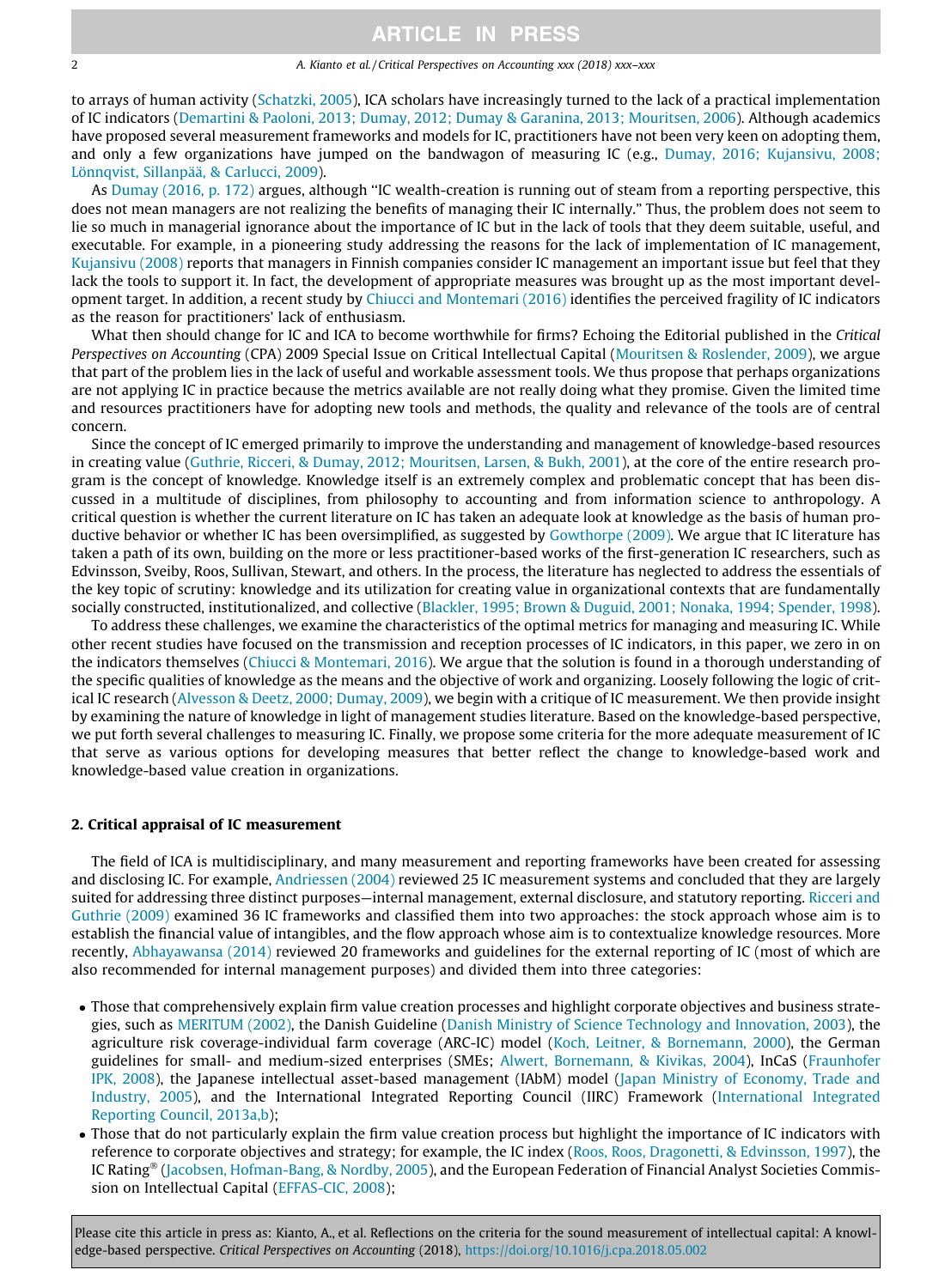Those that recommend the disclosure of IC indicators without linking them to corporate objectives and business strategies, such as the invisible balance sheet [\(Sveiby, 1989\)](#page-13-0), the Intangible Assets Monitor ([Sveiby, 1997\)](#page-13-0), the Skandia Navigator ([Edvinsson, 1997](#page-12-0)), and the Intellectus model [\(IADE-CIC., 2003\)](#page-12-0).

Our paper continues the discussion laid out in the CPA 2009 Special Issue, which makes several contributions to the assessment of the positive and negative qualities of ICA as well as the external reporting of IC. [Nielsen and Madsen](#page-13-0) [\(2009\)](#page-13-0) demonstrate that too much supplementary IC information may be counterproductive as it increases complexity, decreases the transparency of the disclosed information, and makes interpreting reports a challenging task for users of IC reporting. A management-driven perspective that aims to disclose only carefully selected information may increase transparency by decreasing the complexity of the reported IC. However, it may also create a ''tyranny of transparency" ([Strathern, 2000](#page-13-0)), as managers may choose to disclose IC information that is considered as the most important by them but not by the actual users of IC reports [\(Nielsen & Madsen, 2009](#page-13-0)).

[Gowthorpe \(2009\)](#page-12-0) adds that ''intellectual capital" is in fact an incomplete term. In financial accounting vocabulary, capital is calculated by deducting liabilities from assets, whereas IC models to date have regarded only intellectual assets and ignored the dark side of IC, including associated liabilities and risks. Gowthorpe also argues that due to its underlying knowledge component, it is impossible to measure IC as it exists mainly in intangible and immeasurable forms. She suggests that perhaps invisible and intangible IC should not even be made visible for managerial control and measurement purposes, as people do not wish to be measured ([Sveiby, 2001\)](#page-13-0) and it could raise ethical issues.

[McPhail \(2009\)](#page-13-0) adds to Gowthorpe's concerns about the lack of a discussion on ethics in IC literature. Although IC research almost completely overlooks the ethics debate, some companies disclose ethics as an intangible capital with productive capability. McPhail also challenges researchers and managers to come up with new ways of treating employees genuinely as human beings, valuable in their own right, instead of as mere IC resources. [Roslender and Stevenson \(2009\)](#page-13-0) believe that narrative approaches, such as the Danish Guideline [\(Danish Ministry of Science Technology and Innovation, 2003\)](#page-12-0) and [MERITUM \(2002\)](#page-13-0), have led to major development in this area by offering alternative approaches to "accounting for people" and highlighting the needs of people rather than simply accounting.

[Mårtensson \(2009\)](#page-13-0) looks at IC through the lens of political arithmetic, which is marked by the idea of balance, the search for correlations, and the conception of human nature. She points out that the current approaches for measuring valuecreating capital are imbalanced (e.g., the balanced scorecard; see, [Kaplan & Norton, 1996\)](#page-13-0), as financial factors are heavily overvalued. Managers who understand the importance of intangible value contributors do exist, but they are often held back by the lack of workable IC measures. The current approaches also pose problems with regard to the search for correlations between IC and value creation, because several aspects of IC are largely immeasurable (e.g., human capital). Further, if IC information is measured using a questionnaire, it leads to the risk that the surveyed individuals may not provide truthful answers. Thus, measurement errors are more than likely to exist.

Searching for correlations without understanding the very basic challenges in the measurement of IC might provide unreliable information about the value creation of a company. The conception of human nature also seems to be a controversial issue in the current IC accounting approaches: The human factor is widely recognized as the most valuable resource in organizations, but, in accounting terms, it is regarded only as a cost. In addition, following the same line of thought as [Gowthorpe](#page-12-0) [\(2009\)](#page-12-0) and [McPhail \(2009\), Mårtensson \(2009\)](#page-13-0) voices her concerns about the potential adverse consequences of using humans as objects of measurement.

Thus, in sum, although many measurement frameworks have been proposed for IC, these approaches have many problems, stemming from a wide set of issues ranging from data reliability to underlying philosophical considerations and from ethics to the intra-organizational division of power. With this critique in mind, we revisit knowledge in organizations and organizing in order to propose new ways forward for IC and ICA research. In particular, inspired by the critique presented in the CPA 2009 Special Issue, we go a step further and analyze the problems of IC measurement from an explicitly knowledge-based perspective. In the following section, we identify and discuss four characteristics of knowledge that should be taken into consideration when measuring IC: the multi-dimensionality of IC, human agency and action, contextuality, and the temporal and dynamic nature of knowledge.

#### 3. Knowledge-based challenges and implications for IC measurement

In this section, we begin by revisiting the foundations of knowledge in organizations and organizing in order to provide insight into what implications these tenets of the knowledge-based perspective might have for measuring IC. Following that, we outline more specific implications for IC measurement and discuss the specific issues that IC assessment and ICA should consider so as to fully embrace the features and challenges of knowledge. [Table 1](#page-3-0) summarizes this discussion along with the measurement challenges, the measurement criteria, and the applications of the different characteristics of knowledge.

#### 3.1. Multi-dimensional nature of knowledge

#### 3.1.1. Challenge for measurement: The epistemology of knowledge as a multi-dimensional asset

A starting point for understanding how knowledge should be measured is the epistemology of knowledge—knowledge and our perception of it. Existing knowledge-based literature has begun to form a consensus on the nature of knowledge, but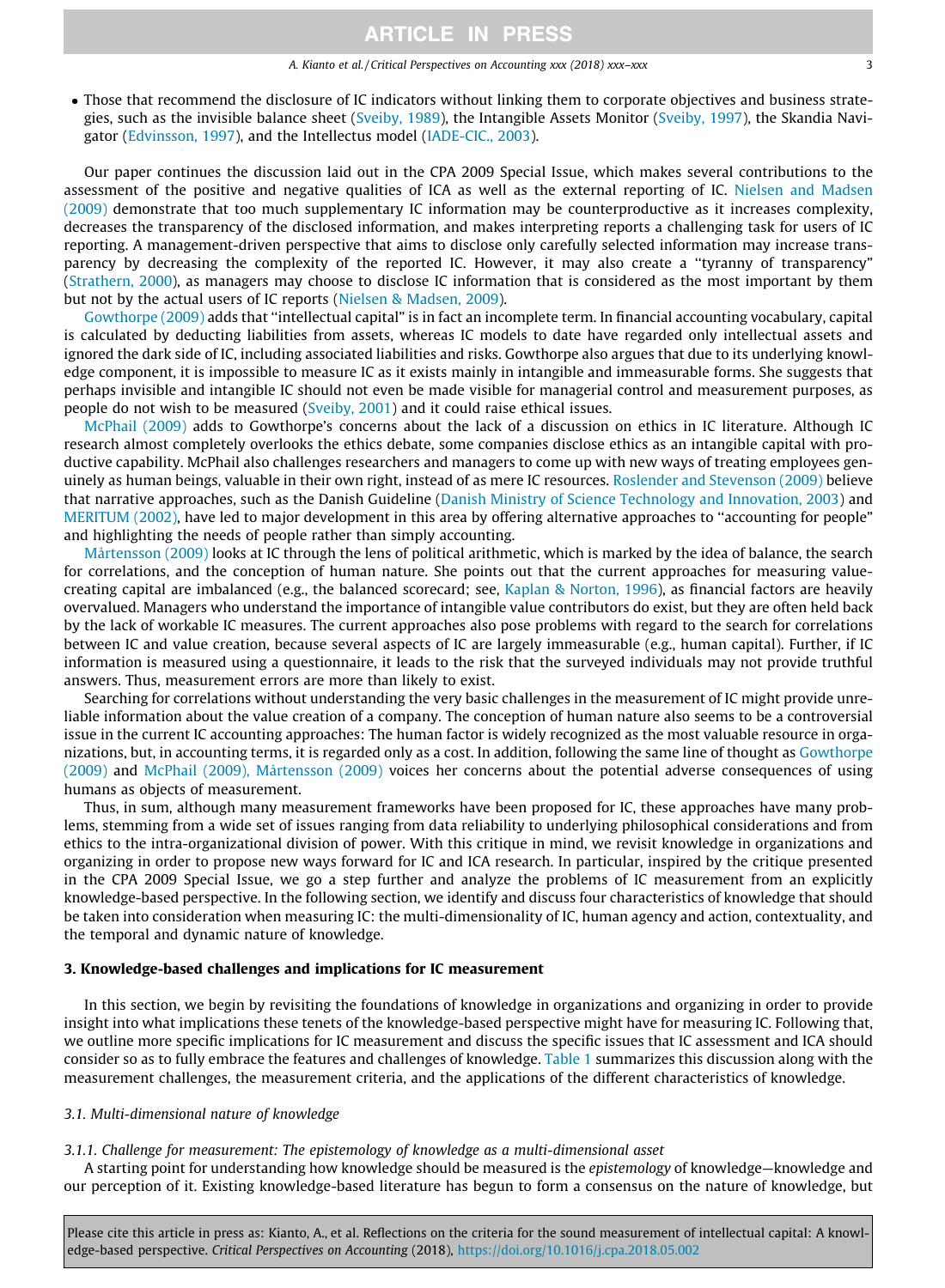#### <span id="page-3-0"></span>4 A. Kianto et al. / Critical Perspectives on Accounting xxx (2018) xxx–xxx

### Table 1

Knowledge characteristics and IC measurement.

| Characteristics of knowledge                                                                                                                                                                                                                                                                                                                                    | Measurement challenges                                                                                                                                                                                                                                                                                                                               | Measurement implications, criteria, and<br>applications                                                                                                                                                                                                                                                                                                                                                                                                                                 |
|-----------------------------------------------------------------------------------------------------------------------------------------------------------------------------------------------------------------------------------------------------------------------------------------------------------------------------------------------------------------|------------------------------------------------------------------------------------------------------------------------------------------------------------------------------------------------------------------------------------------------------------------------------------------------------------------------------------------------------|-----------------------------------------------------------------------------------------------------------------------------------------------------------------------------------------------------------------------------------------------------------------------------------------------------------------------------------------------------------------------------------------------------------------------------------------------------------------------------------------|
| <b>Multi-dimensionality</b><br>Single-item IC indicators cannot capture the<br>multi-level, multi-dimensional nature of<br>knowledge                                                                                                                                                                                                                            | How to account for different types and<br>forms of knowledge<br>How to analyze knowledge at different<br>levels<br>How to address knowledge stocks or assets<br>as well as knowledge embedded in routines<br>and capabilities<br>How to address the "dark side" of<br>knowledge                                                                      | Multi-level measurement: Introduce relevant<br>individual- and group-level measures, firm-level<br>measures, as well as system-level measures<br>Stock and flow differentiation: Include asset/stock<br>and capability/practice measures in the<br>measurement system<br>Recognizing the heterogeneity of IC: Recognize the<br>value, reliability, and political/moral aspects of<br>knowledge                                                                                          |
| Human agency and action<br>Valuable knowledge is acted upon and appears<br>more often in performative than in ostensive<br>form<br>Knowledge is dispersed throughout the<br>organization<br>Although the knowledge possessed by humans<br>is seen as the most valuable resource of a firm,<br>current IC approaches overlook or<br>underestimate its importance | How to examine intangibles as embodied in<br>diverse forms of human agency and actions<br>How to measure knowledge-in-action or in-<br>use<br>How to measure IC in a way that is more<br>beneficial for those who are measured                                                                                                                       | Performative measures: Measure IC performance<br>in its actionable context, and complement the<br>measures with narratives and visualization to<br>improve contextuality<br>Tailoring: Develop measures that work for the<br>benefit of managers and those who are being<br>measured<br>Self-accounting: Use indicators shaped by the<br>needs of people (rather than by accounting or<br>management)<br>Future orientation: Measure IC's potential, not just<br>as it currently stands |
| Contextuality<br>Collectively shared tacit knowledge is<br>strategically the most crucial type of<br>knowledge<br>Valuable knowledge is characterized by<br>complementarity and interdependency<br>Context influences knowledge                                                                                                                                 | How to address the value and relevance of<br>IC assets in their local and institutional<br>context<br>How to address the extent to which<br>different IC assets are dispersed and shared<br>across a firm<br>How to identify complementarities and<br>dependencies between different pieces and<br>types of knowledge possessed by various<br>actors | Look backward: Build and gather collective<br>narratives and experiences of IC to understand<br>how it is constructed<br>Internal collective construction: Develop measures<br>based on collective strategic vision and intent,<br>using, for example, cognitive maps, narratives,<br>and visualizations                                                                                                                                                                                |
| Temporal and dynamic nature of knowledge<br>The value and substance of knowledge changes<br>over time<br>Knowledge about the present may or may not<br>be considered as knowledge about the future                                                                                                                                                              | How to know what knowledge is valuable<br>and applicable now and in the future<br>How to measure something that is<br>continuously and inherently changing (the<br>dynamic nature of IC)                                                                                                                                                             | Repeated measurement: Conduct the<br>measurement at set intervals to achieve time-<br>series and panel-data measurements<br>Focus on renewal potential: Assess the ability to<br>change, not just change itself<br>Re-assess the measures: Periodically adopt new<br>measures to suit the changing internal and<br>external demands                                                                                                                                                     |

these insights are worth revisiting as they may not be getting utilized to their full potential in current ICA approaches. The knowledge-based perspective differs from other strategic management approaches by explicitly considering knowledge as its basis. Within this perspective, scholars have assumed that knowledge is the most important factor in production [\(Grant, 1996; Spender, 1996a](#page-12-0)). Moreover, researchers believe that performance differences between firms exist because of differences in the firms' stock of knowledge and capability of using it ([Grant, 1996; Nonaka & Takeuchi, 1995; Spender](#page-12-0) [& Grant, 1996\)](#page-12-0). The raison d'être of firms is providing suitable conditions for the creation and transfer of knowledge ad, ultimately, for transforming knowledge into a competitive advantage ([Kogut & Zander, 1992\)](#page-13-0).

A key conceptual challenge for measurement is that knowledge is demonstrated in many forms and types. The best-known categorization of knowledge is its division into explicit and tacit knowledge; this was originally articulated by [Polanyi \(1966\)](#page-13-0) and later popularized by [Nonaka \(1994\)](#page-13-0) and [Nonaka and Takeuchi \(1995\)](#page-13-0). This categorization and its implications are particularly important from the ICA perspective. Explicit knowledge refers to knowledge that can be expressed and codified relatively easily, such as verbal accounts, numbers, formulas, and theoretical models. This type of knowledge is rational, formal, and systematic, and can be easily transferred from one person to another. It can be stored in libraries, databases, and other non-human repositories of knowledge. However, most human knowledge is in the tacit form, that is, we know more than we can ever possibly articulate. Tacit knowledge is personal, context dependent, and based on practice and experience. This kind of knowledge is very hard to formalize and communicate ([Nonaka, 1994; Nonaka & Takeuchi, 1995](#page-13-0)). Explicit knowledge is easy to appropriate as it can be quickly communicated and diffused (especially in digital form), while tacit knowledge is not as easily transferable ([Brown & Duguid, 2001; Szulanski, 2003](#page-12-0)). Thus, in some contexts, tacit knowledge might comprise a greater portion of an organization's intellectual asset base. The key challenge in such cases is that tacit knowledge is extremely difficult to measure since it is not explicit or is even immeasurable (e.g., [Gowthorpe, 2009\)](#page-12-0).

Knowledge also exists on many analytical levels. For instance, there is knowledge that is held by individuals and knowl-edge that is held at a social level and shared by many people. For example, [Spender \(1996a,b\)](#page-13-0) proposed a classification of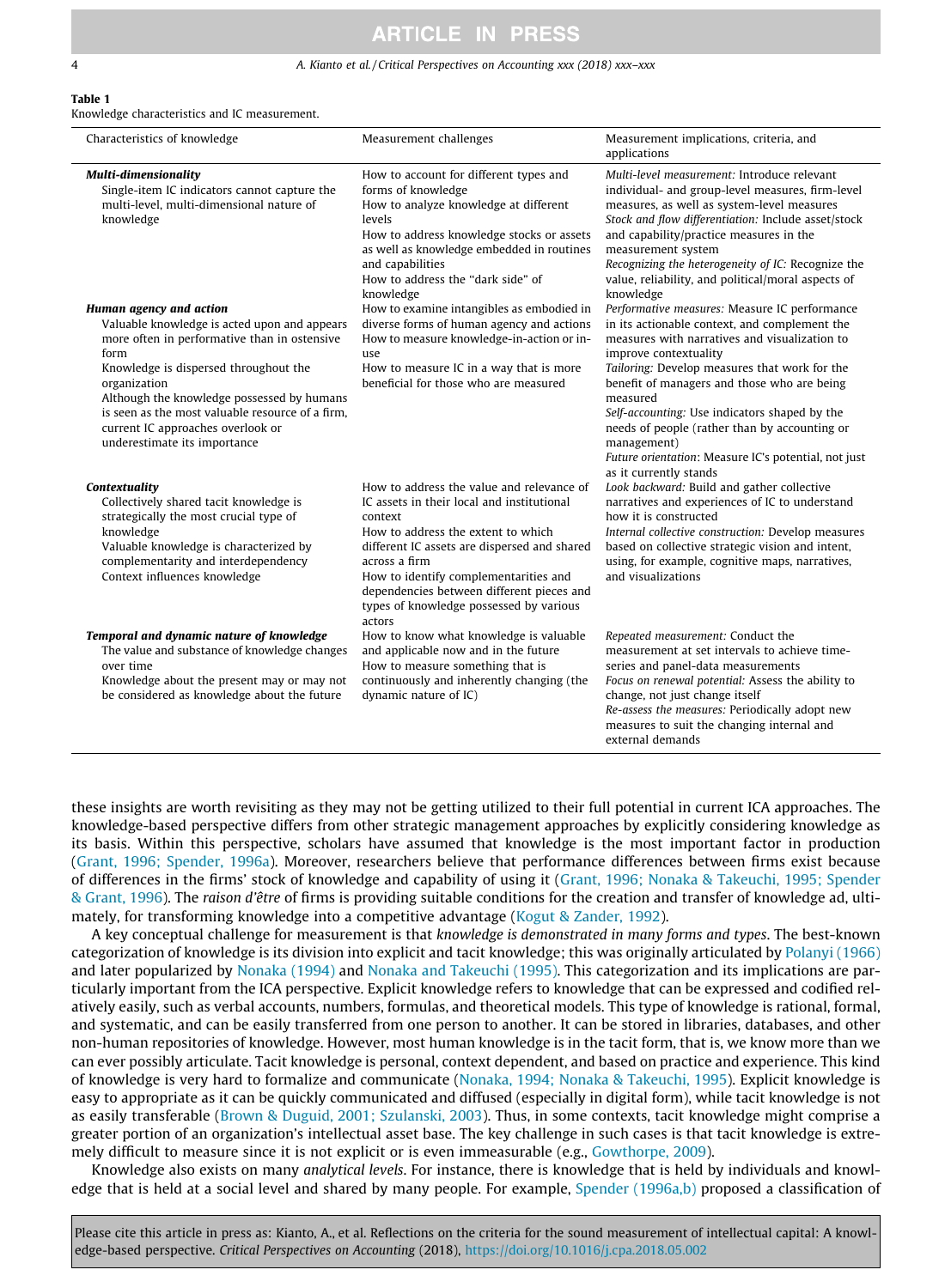knowledge types which combines two dimensions—explicit vs. tacit knowledge and individual vs. social levels—to distinguish between four types of knowledge. Conscious knowledge consists of facts, concepts, and frameworks that individuals can store in their memory and retrieve more or less at will. Automatic knowledge includes perceptions, mental models, values, behavioral tendencies, and kinesthetic and technical skills that are unconscious or semi-conscious and almost impossible to access consciously. Objectified knowledge represents the shared body of codified knowledge. Collective knowledge consists of knowledge that is embedded in various forms of social and organizational practices and resides in the tacit experiences and enactment of the collective.

In a similar vein, [Kogut and Zander \(1992\)](#page-13-0) present a distinction between knowledge that is ''know-that" and knowledge that is ''know-how." Know-that refers to information, descriptions, and declarative knowledge, while know-how refers to procedural knowledge of how something happens or can be done. These knowledge types can be further divided into individual, group, organizational, and network. In this form of classification, the principles of higher-order organizing are especially important ([Kogut & Zander, 1992](#page-13-0)). These principles help create the context of thought and action in an organization and help govern how work and relationships are conducted. In management literature, this type of knowledge is mostly seen as being tacit and collective and is conceptualized as organizational routines and capabilities ([Nelson &](#page-13-0) [Winter, 1982; Teece et al., 1997](#page-13-0)). In contrast to seeing knowledge as a stock, this perspective implies that knowledge is embedded in the collective activities of a firm [\(Kianto, 2007\)](#page-13-0). Therefore, it is important to recognize that knowledge is also embedded in bundles or routines and composes various types of organizational capabilities, which makes its measurement particularly challenging.

Finally, multi-dimensionality is not only about the various forms and types of knowledge but also about its more or less beneficial qualities. Something that has been almost entirely overlooked in ICA literature is the dark side of knowledge and IC. Although knowledge is typically seen as something liberating, positive, and progressive, it can also be a source of inertia, oppressive power relationships, and stagnation. In other words, as [Mouritsen and Roslender \(2009,](#page-13-0) [p. 802\)](#page-13-0) put it, "all knowledge is not good knowledge... Managers are as much concerned with barring ideas from becoming too accepted as with promoting ideas and knowledge." Further, the same piece of information may be seen as knowledge, gossip, exaggeration, ''an alternative truth," or even a lie, depending on the evaluator's perspective. Alternatively, an organization may not be able to convert the potential of its human capital into future revenues. Overall, a discussion on such intellectual liabilities [\(Caddy, 2000; Giuliani, 2013; Gowthorpe, 2009](#page-12-0)) is not strongly represented in existing discussions on ICA.

#### 3.1.2. Implications for measurement: A more comprehensive framework for IC

Trying to create simple and practical IC measurement tools is a worthwhile endeavor; however, given that knowledge is multi-dimensional, it is unlikely that single-indicator measures (such as the subtraction of the book value from the market value or its variants, R&D investments, and the like) can sufficiently portray knowledge. Financially oriented ICA literature tends to favor such minimalistic, objective, and pecuniary measures. In contrast, in more managerially oriented ICA literature, there have been notable attempts to develop comprehensive measurement systems (e.g., [Danish Ministry of Science](#page-12-0) [Technology and Innovation, 2003](#page-12-0); [Fraunhofer IPK, 2008; International Integrated Reporting Council, 2013a; MERITUM,](#page-12-0) [2002\)](#page-12-0). These frameworks divide the phenomenon into several components (such as human, relational, and structural capital) and propose a set of indicators for each component.

A comprehensive system of IC measurement would account for the multiple levels (individual, group, organizational, etc.) at which knowledge exists. Although the analysis at the organizational level seems to be the norm, for some issues (e.g., specialized skills and individuals' social capital), analysis at the individual or group level might make more sense. Alternatively, in some cases, metrics that address the inter-firm network or system level may provide more useful information (see e.g. [Basole, Huhtamäki, Still, & Russell, 2016](#page-12-0)). Paying attention to and accounting for the different levels of analysis seems to be neglected in current ICA discussions.

Furthermore, the measurements of IC should view it more comprehensively by analyzing it in the form of assets and stocks as well as the practices and activities of an organization (see, e.g., [Kianto, Hurmelinna-Laukkanen, & Ritala, 2010;](#page-13-0) [Kianto, Ritala, Spender, & Vanhala, 2014](#page-13-0)). This approach has sometimes combined the concepts of IC and knowledge management to establish a multi-dimensional view in which IC represents a more static view of a firm's resources and knowledge management represents the organizational processes and practices [\(Hsu & Sabherwal, 2012; Inkinen, Ritala, Vanhala, &](#page-12-0) [Kianto, 2017; Mouritsen et al., 2001; Seleim & Khalil, 2011](#page-12-0)).

As previously noted, intangibles not only have benefits but also carry risks—IC can not only create but also destroy value ([Giuliani, 2013\)](#page-12-0). For example, the loss of a firm's reputation, workplace bullying, or the ineffective protection of intellectual property rights can lead to serious problems. On the other hand, less graceful human characteristics, such as greed, duplicity, and cunning, may result in significant gains for a firm, for example, some successful business leaders are known for their quasi-narcissistic characteristics [\(Gowthorpe, 2009\)](#page-12-0). Therefore, a more realistic view of IC is recommended by acknowledging its darker side. [Caddy \(2000\)](#page-12-0) recommends doing this by examining how issues such as poor strategic planning processes, dangerous work conditions, and poor corporate reputation may impact an organization's IC. [Giuliani \(2013\)](#page-12-0) provides evidence for utilizing causal mapping as a dynamic method for tapping on the value destructing aspects of intellectual liabilities.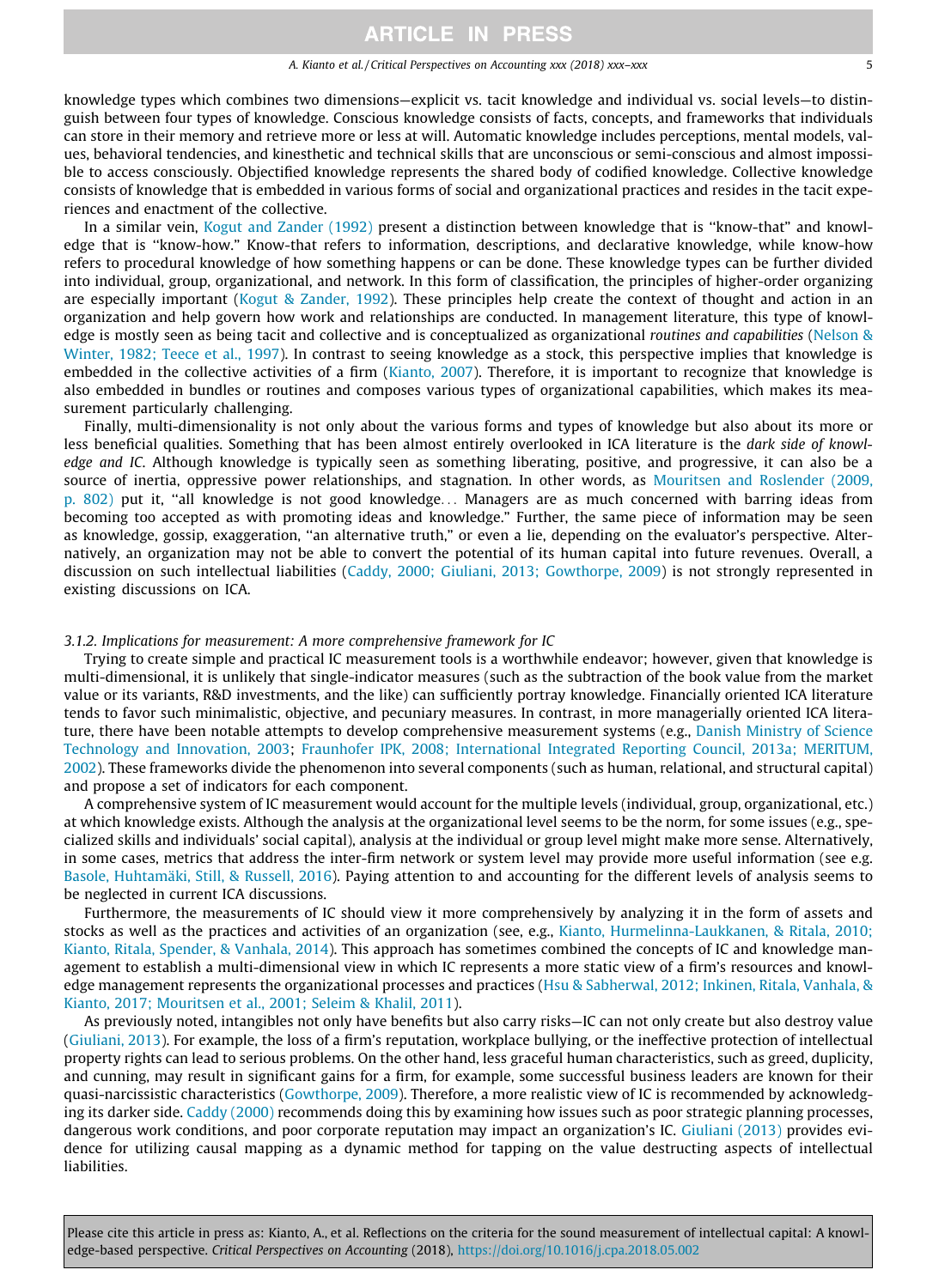#### 3.2. Human agency and action

#### 3.2.1. Challenge for measurement: Knowledge as a product and vehicle of human agency and action

Another integral characteristic of knowledge is its human nature (e.g., [Nonaka & Takeuchi, 1995; Polanyi, 1966; Spender,](#page-13-0) [1996b\)](#page-13-0). Knowledge does not exist as a universal abstraction floating out there somewhere outside the knowing subject rather, it is situated in specific local contexts and distributed across an organization among individual knowledge workers and communities of practice ([Blackler, 1995; Brown & Duguid, 1991; Lave & Wenger, 1991; Tsoukas, 1996\)](#page-12-0). The locus of expertise is viewed fundamentally differently in knowledge work than in traditional work: In the latter, expertise is located at the top of the hierarchy, whereas in the former, expertise is in the hands of the knowledge workers themselves and distributed across an organization.

In other words, knowledge is a fundamentally human issue—it is both the product and the vehicle of human agency and action, bounded by the limitations of human cognitive and other psychological capacities as well as by the social and cultural environment of the activity. From this perspective, knowledge is thoroughly pragmatic. In contrast to the classical Socratic/ Platonic definition of knowledge as a ''justified true belief," the knowledge perspective centralizes usefulness as a criterion for what can be classified as knowledge. Knowledge is, essentially, a tool used for a specific purpose [\(Polanyi, 1966](#page-13-0)). As [Spender \(1996b, p. 64\)](#page-13-0) succinctly puts it, ''knowledge is less about truth and reason and more about the practice of intervening knowledgeably and purposefully in the world."

Tacit knowledge is demonstrated in skilled action and unconscious judgments, and separating tacit knowledge from the activity as part of which the knowledge is demonstrated is very difficult [\(Polanyi, 1966](#page-13-0)). This means that knowledge is essentially connected to action and application—that which is known is demonstrated in knowledgeable activity. Cognition and action go hand in hand. Knowledge is acquired and demonstrated in action ([Crossan, Lane, & White, 1999; Dougherty,](#page-12-0) [1992; Leonard-Barton, 1995; Orlikowski, 2002; Spender, 1996b](#page-12-0)). [Blackler \(1995\)](#page-12-0) even argues that rather than regarding knowledge as something that people or organizations have or possess, it is far more useful to regard knowing as something that they do. The most valuable kind of knowledge is that which is demonstrated in knowing and skillful behavior rather than that in which it is stored, for example, databases and patents. At the organizational level, competitive advantage flows not from the resources themselves but from the firm's ability to use those resources for productive purposes (e.g., [Grant,](#page-12-0) [1996; Kogut & Zander, 1992; Penrose, 1959; Spender & Grant, 1996\)](#page-12-0).

Finally, given the embeddedness of knowledge in human agency and action, the measurement of knowledge can also better adapt the perspective of those who are measured. Typically, traditional IC measurement and ICA aim to provide information for stakeholders other than those who possess the knowledge (i.e., employees)—these include managers, owners, and other high-level stakeholders who are provided information about IC (e.g., [Edvinsson, 1997; Jacobsen et al., 2005; Pulic, 2000; Roos](#page-12-0) [et al., 1997; Stewart, 1997; Sveiby, 1989; Sveiby, 1997\)](#page-12-0). Therefore, we see much potential in approaches that better account for those who are the subjects of measurement.

#### 3.2.2. Implications for measurement: Focus on the individual

Recognizing that knowledge is inherently rooted in human agency and action has major implications for the sound measurement of IC. Without the actualization of knowledge in terms of skilled action, knowledge remains redundant and, literally, useless. [Kannan and Aulbur \(2004\)](#page-13-0) criticize financial metrics for not clarifying where problems exist or the value contribution of different IC components and, therefore, for not providing clear roadmaps specifying what corrective actions should be implemented. Other authors such as [Eccles and Mavrinac \(1995\)](#page-12-0) criticize financial accounting for placing too much emphasis on tangible resources and for its inability to pay attention to total value generation and the growth potential of a company. In a controversial paper, [Catasús, Ersson, Gröjer, and Wallentin \(2007\)](#page-12-0) propose that mobilizing and enacting should be acknowledged as additional phases in the IC measurement process so as to ensure that measurement information is transformed into actions. In this regard, we propose four specific measurement implications: a performative measurement approach, the individual-level fit, a participatory and reflective measurement design, and a future-oriented outlook.

The first implication of the above is that knowledge needs to be measured as a performance or activity rather than as an object. [Mouritsen \(2006\)](#page-13-0) establishes that IC can be viewed either from an ostensive (what it is) or performative (what it does) perspective. These perspectives apply to the measurement of IC as well, while the latter approach is likely to be more valuable and equally challenging. Tacit knowledge is demonstrated in skilled action, and it is very difficult to separate this type of knowledge from the activity as part of which the knowledge is demonstrated ([Crossan et al., 1999; Dougherty, 1992;](#page-12-0) [Orlikowski, 2002; Spender, 1996b](#page-12-0)). Accordingly, [Spender and Marr \(2006\)](#page-13-0) argue that performance ''needs to be understood in the context of it being integrated into, and as a constituting part of, the production function. Hence, performance measurement and human capital must be based on the specific system of practices internal to the firm" (p. 265).

Spender and Marr also offer activity-based accounting as a possible solution, but this strand of research is in its infancy and does not yet offer developed tools. Thus, because the identification of tacit knowledge is problematic, its measurement promises to be even more so. Therefore, there is a need to critically assess whether measuring tacit knowledge itself is relevant, or whether the measures should actually target the activities that are enabled with the tacit knowledge held by individuals within an organization. For example, is it worthwhile to measure human capital per se, or would it be more valuable to know what an organization has managed to do with the human capital it possesses (the same issues, of course, relate to other dimensions of IC - structural and relational capital)?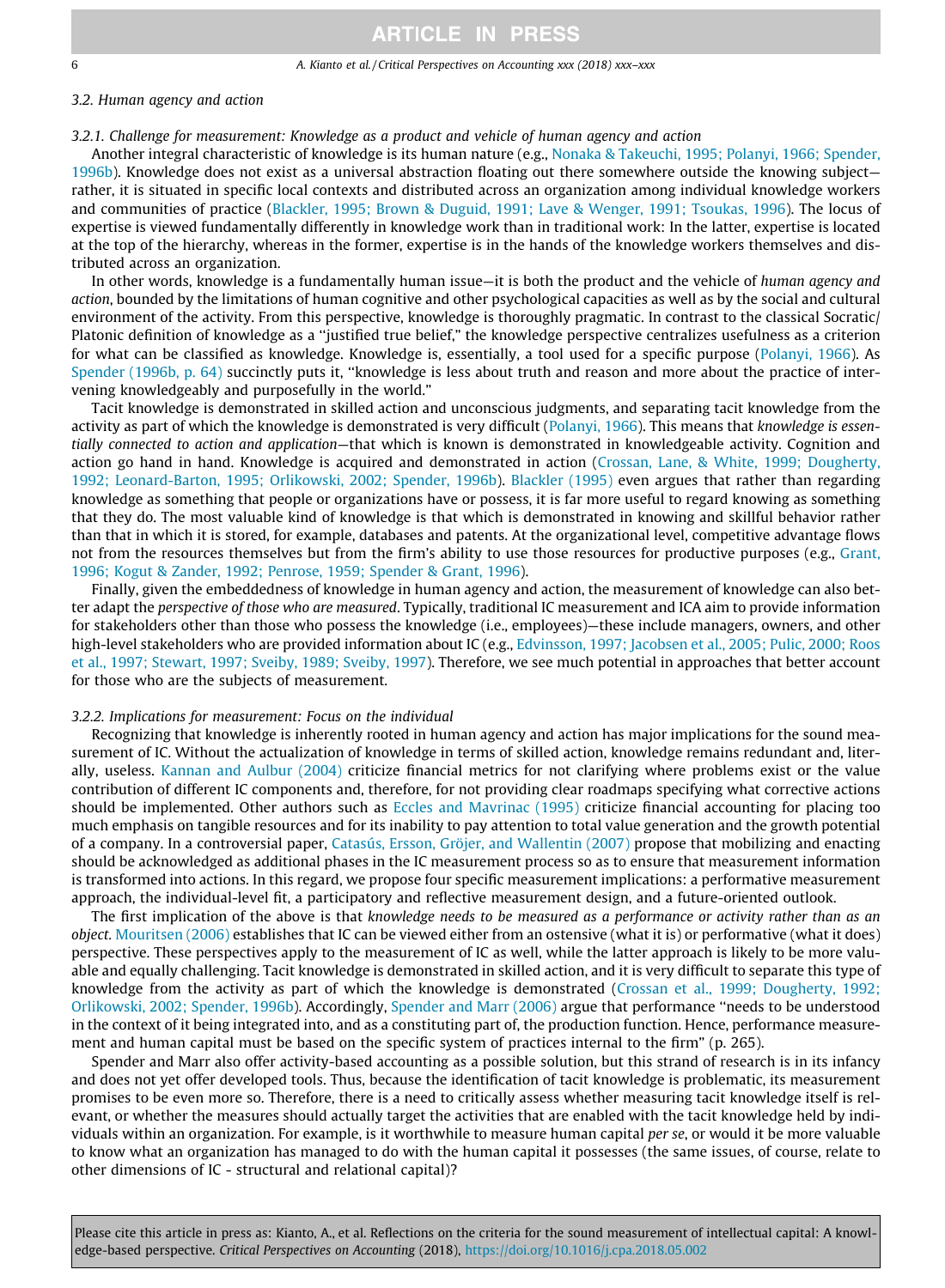A performative approach to IC could be the answer to the increasing calls for a more ethical and human approach to measuring IC [\(Gowthorpe, 2009; McPhail, 2009; Sveiby, 2001](#page-12-0)), as this approach does not treat employees unfairly as mere objects of managerial control. As stated above, knowledge is more of a performance or activity than an object and should therefore be assessed as such. According to [Mouritsen et al. \(2001\)](#page-13-0), IC as a practice is about the activities (e.g., employee development) undertaken by managers in the name of knowledge. However, such activities cannot be captured completely only with measurements and, again, pure measurement alone can be complemented with more socially aware approaches such as narratives, stories, sketches, and visualizations [\(Mouritsen, 2006; Mouritsen et al., 2001\)](#page-13-0).

[Mouritsen et al. \(2001, p. 745\)](#page-13-0) define a knowledge narrative as ''a presentation of the firm's knowledge resources focusing on how they interact and allow the firm to be capable of doing certain things for external users. It thus both has a proposition of the firm's 'production function' and of the value proposition supplied to users." Visualization refers to ''a sketch, which provides an illustration of the work of intellectual capital" [\(Mouritsen et al., 2001, p. 745\)](#page-13-0). Overall, narrative and visual approaches to intellectual capital assessment are helpful in unraveling individuals' subjective, abstract, and, often, tacit interpretations of organizations' intellectual capital.

The second implication is that the measures need to be tailored to fit specific individual contexts. The knowledge-based perspective emphasizes the role of autonomous knowledgeable individuals as prime carriers and owners of knowledge. The knowledge governance theory ([Foss, 2007; Foss, Husted, & Michailova, 2010](#page-12-0)) assumes that organizational conditions lead to organizational-level performance outcomes through their impact on individual employees and their behaviors. In other words, organizational outcomes are constructed through individual-level motivations, abilities, opportunities, and actions, making the micro-foundations of knowledge-based phenomena especially important topics to understand.

If organizational actors are to learn and develop based on IC assessments, then it is important that the analysis is focused and pinpoints key challenges in different loci of the organization. The challenge to measurement, then, is to include a large enough sample of employees, managers, as well as different teams, organizational units, and geographic locations. In addition, one should consider what kind of metrics should be used for people performing different tasks and whether all metrics apply to all organizational units. In practice, this means (a) collecting data from a sufficient set of variables related to demography, background, and job status, allowing for a more granular grouping of the measurement data; (b) potentially constructing unique metrics for each relevant group in case it is assumed that, for example, human capital for different types of employees should differ.

Existing measures take this into account to some extent. For example, IC Rating $M$  [\(Jacobsen et al., 2005](#page-12-0)) examines managers and employees as separate groups, and the Intangible Assets Monitor [\(Sveiby, 1997\)](#page-13-0) divides employees into key personnel who are examined under ''employee competence" and support personnel who are placed in the ''internal structure" category. Several such internal groupings could be useful for the interpretation and actionability of the measurement results.

The third implication relates to self-accounting. This means that those who are being measured should participate in developing the measures. As a growing number of professions can be regarded as knowledge work, this approach is becoming the norm rather than the exception. Therefore, to improve reflexivity and learning, what gets measured and how it is measured should make sense to those who are meant to be the ones learning. The employees themselves are the best experts and developers of their work. Thus, instead of only emphasizing the managerial control perspective, ICA should also focus on accounting for people and assess the needs of the people rather than simply accounting [\(Roslender & Stevenson, 2009](#page-13-0)). At the very least, employees should understand the content of the measures and agree that the measures used are relevant to them. This idea implies an emic rather than an etic approach to measurement, which should satisfy not only the scrutiny of an external evaluator or supervisor looking at the system from above and outside but also the contextualized selfunderstanding of the local actors themselves. From the perspective of the users of IC reports, measuring and reporting should be conducted transparently, and the disclosed information should be relevant to the users [\(Nielsen & Madsen, 2009\)](#page-13-0). Furthermore, such evaluations should be performed with care as people do not like being measured ([Sveiby, 2001\)](#page-13-0).

[Chiucci \(2013\)](#page-12-0) and [Chiucci and Dumay \(2015\)](#page-12-0) recommend involving managers in designing IC indicators. However, we suggest going a step further and involving non-managerial employees in the hope that they too will learn during the process ([Roslender & Fincham, 2004](#page-13-0)). In effect, the key goal here should be boosting the learning and development of nonmanagerial employees, as they are the ones likely to do most of the value-creating work in an organization.

Finally, the fourth implication is that in addition to examining existing skills, addressing potential knowledge and competencies of the future are also important. Knowledge is related not only to actions and decisions made today but also to emergent future possibilities and potential—the not-yet-embodied or the self-transcendent ([Scharmer, 2001\)](#page-13-0). Therefore, the measurement of IC requires more future-oriented and transformation-based approaches than what transaction-based and retrospective traditional accounting can offer [\(Chatzkel, 2003](#page-12-0)).

[Spender and Marr \(2006\)](#page-13-0) stress that understanding what constitutes skilled performance in the context of the prevailing circumstances is only the first step. What is also required is understanding the potential for skilled performance under circumstances that have yet to appear. In other words, although it is important to understand what is known at present, it is also important to understand the ''zone of proximal development" ([Engeström, 2001\)](#page-12-0) or, in the space of potential possibilities, what kinds of paths or real options [\(Kogut & Kulatilaka, 2001\)](#page-13-0) are open to the actor or firm in the (near) future.

Understanding potential capabilities is particularly important as the environment is unpredictable and changes rapidly. However, if not completely impossible, it is, at the very least, extremely challenging and difficult to measure potential knowledge or competencies needed in the future. Thus, it is important to recognize how well an organization is prepared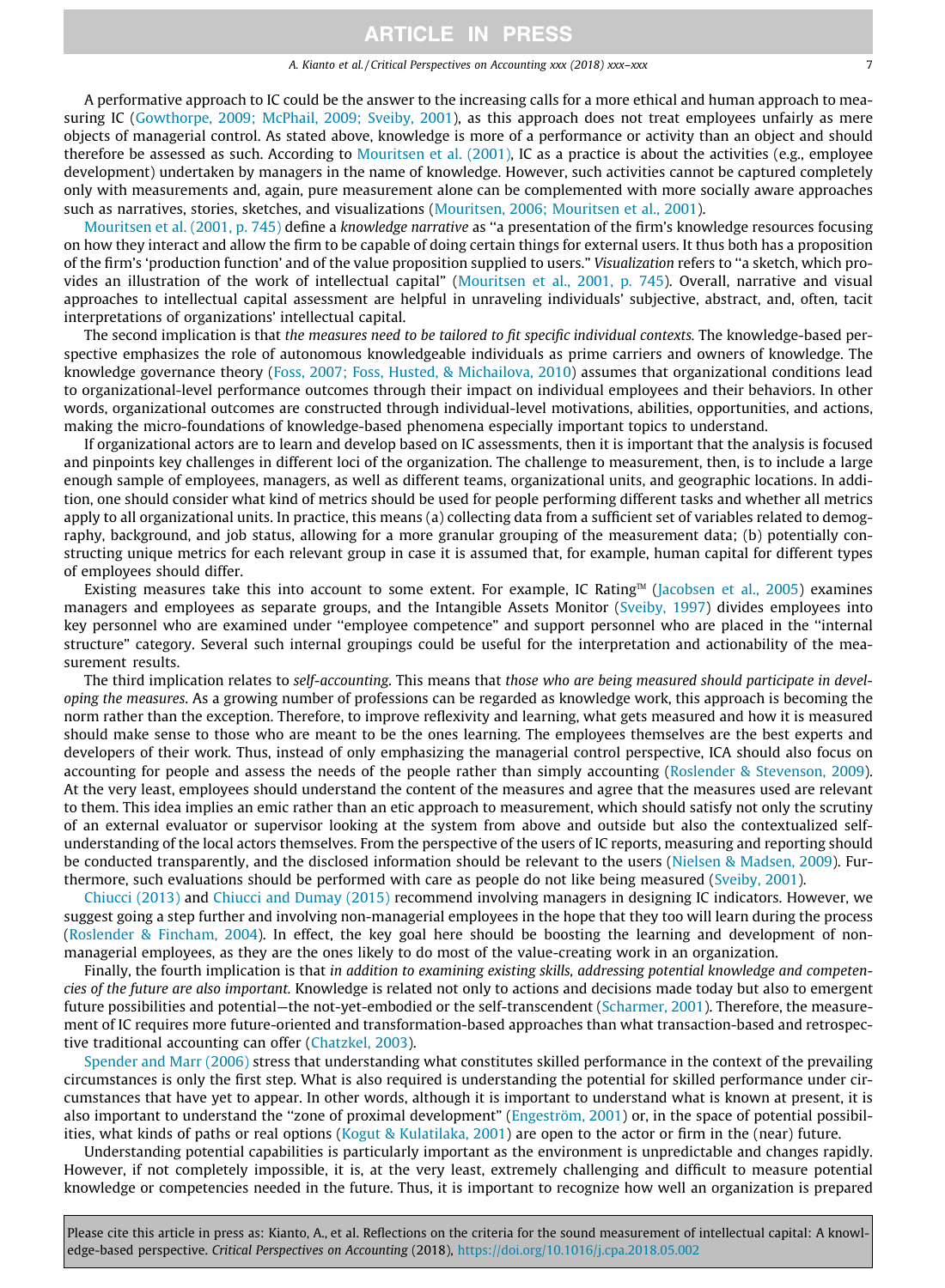#### 8 **A. Kianto et al. / Critical Perspectives on Accounting xxx** (2018) xxx–xxx

to meet the challenges that might arise from unforeseen events. For this, organizations can employ measures that take into account renewal capital (i.e., the organization's ability to renew itself; see, e.g., [Kianto, 2008](#page-13-0)).

### 3.3. Contextual nature of knowledge

#### 3.3.1. Challenge for measurement: Knowledge as an institutional and collective phenomenon

The institutionalization of knowledge is inbuilt in that effective action always takes place in a particular context. Human beings are fundamentally social animals, and specific socio-historical contexts set the boundaries for individual understanding and behavior, while individuals regenerate and modify the context by enacting it ([Giddens, 1984\)](#page-12-0). Even when we are alone, our culture and communities influence us in the form of internalized conceptions, mental models, attitudes, and values. Indeed, individuals neither think nor take action in a vacuum—knowledge is embedded and constructed in shared practices by interacting individuals who combine their efforts while striving toward common goals ([Berger & Luckmann, 1966;](#page-12-0) [Crossan et al., 1999\)](#page-12-0). In this sense, even when knowledge is held by an individual, it is strongly socially conditioned and constructed. Issues that are especially complex require the integration and coordination of knowledge across many individuals [\(Grant, 1996](#page-12-0)). For instance, producing a product or service typically requires the application of many types of knowledge resources ([Grant, 1996; Grant & Baden-Fuller, 2004; Kogut & Zander, 1992\)](#page-12-0).

Thus, although different typologies and taxonomies attempt to measure IC in a universal way, it is good to recognize the challenge that knowledge is always a contextual phenomenon, with strong local and institutional components. First, all organizational life is a social construction wherein the value of specific resources, skills, and knowledge is collectively assessed. This means that no knowledge is useful in isolation—its applicability is demonstrated only when other organizational actors view the knowledge as applicable in value-creating processes. Second, the value and applicability of knowledge are institutional issues. In general, institutions differ across organizational and societal contexts in terms of regulative, normative, and cultural-cognitive dimensions ([Scott, 1991, 1995](#page-13-0)). Institutions have a major effect on how human agency and decisionmaking are valued and framed ([Wiseman, Cuevas-Rodríguez, & Gomez-Mejia, 2012](#page-14-0)), and they thus determine the relative valuation and applicability of knowledge.

Based on these contextual challenges, [Schaper's \(2015, p. 75\)](#page-13-0) contention that ''pushing a general model for measuring IC might not provide expected results in the involved organizations" seems justified. As a remedy, in the IC literature, there is a strong conviction that the measures should be derived from a firm's organizational strategy and be connected to its valuecreation logic [\(Mouritsen et al., 2001; Stewart, 1997; Sullivan, 1998; Sveiby, 1997](#page-13-0)). From these perspectives, organizations are emphasized as strategic, goal-oriented entities rather than free-floating collections of stocks and flows. On the other hand, the drawback is that IC measurement systems and reports tend to be so idiosyncratic that it is difficult to make cross-comparisons between organizations and interpret whether a given measurement indicates a positive or negative trend.

A major challenge for the measurement of IC is that relevant knowledge is always dispersed throughout an organization. Human beings are bound by cognitive limits in terms of how much and what they can know and, therefore, they have to specialize in certain areas of knowledge [\(Grant, 1996; Simon, 1990](#page-12-0)). Thus, no single mind can master all the organizational knowledge and foresee an organization's future knowledge needs. Therefore, an organization is by necessity a fundamentally distributed knowledge system ([Tsoukas, 1996; Tsoukas & Mylonopoulos, 2003](#page-13-0)). For these reasons, each member of an organization is likely to possess some knowledge that no one else has, and therefore measuring IC with a focus on just a few individuals is problematic.

Finally, a related challenge for IC measurement is recognizing the complementarities and interdependencies of knowledge held by different actors. Given the aforementioned specialization of knowledge work, a core function of organizations and organizing is to manage, integrate, and coordinate employees' knowledge ([Grant, 1996; Kogut & Zander, 1992; Penrose,](#page-12-0) [1959](#page-12-0)). Considering the largely tacit nature of knowledge and its dispersal among a variety of individuals and across different contexts and the multitudinous normative expectations, knowledge cannot be fully managed in the same way as other types of resources. Instead, knowledge management resembles the creation and cultivation of suitable contexts [\(Von Krogh, Ichiko,](#page-14-0) [& Nonaka, 2000](#page-14-0)). Accounting for interdependencies and complementarities is therefore a critical challenge.

#### 3.3.2. Implications for measurement: Focus on the collective

The problem of measuring knowledge given its contextual and collective nature is twofold. First, it has been well reported that the social environment significantly influences the extent to which individuals invest their time and effort in achieving organizational goals. Measures depicting individual propensities convey only what the individual potential is—and even this is defined narrowly. The measures do not address whether or how widely an individual uses these latent capacities to perform a given task. By assessing the socially constructed features of the environment, a valid analysis can help determine how the situation could be improved to better allow and encourage the enactment of individual skills and competencies. One option for measuring collective knowledge (i.e., social interaction and knowledge between people) is to use peer assessments. Another approach is to use multiple respondents per organization, as some authors have opted to do ([Bollen,](#page-12-0) [Vergauwen, & Schnieders, 2005](#page-12-0)). This approach generates an aggregated view of target organization.

Second, collective or shared tacit knowledge is strategically the most important type of knowledge ([Spender, 1996b\)](#page-13-0); therefore, this type of knowledge too should be measured. Collective knowledge consists of knowledge embedded in different forms of social and organizational practice, residing in the tacit experiences and enactment of the collective, such as routines [\(Nelson & Winter, 1982\)](#page-13-0). Individual actors may be unaware of such knowledge even though it is accessible and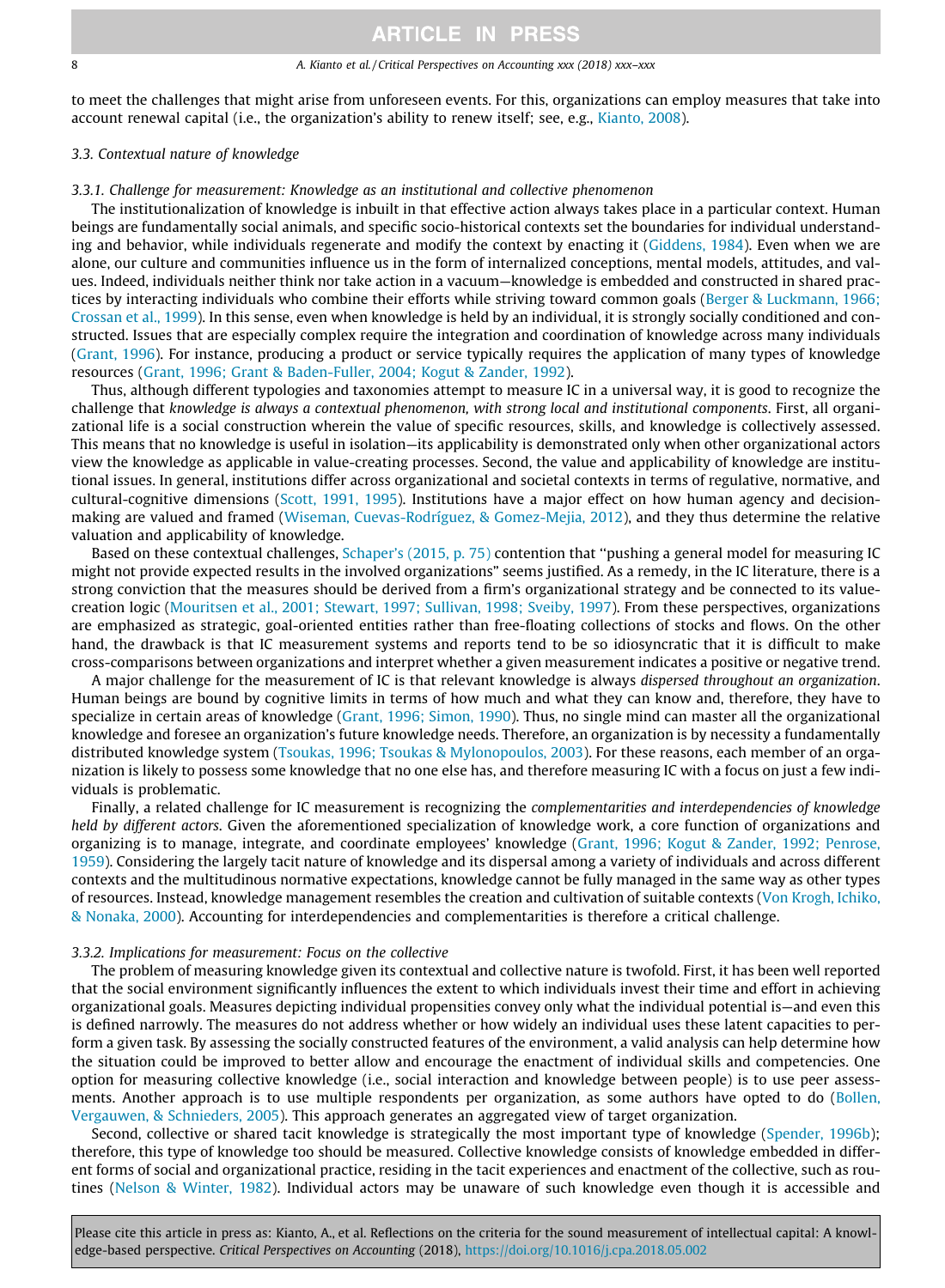sustained through their interactions ([Spender, 1996a,b\)](#page-13-0). Consequently, collective knowledge can be studied by examining the relational patterns among organizational actors and the principles on the basis of which they collaborate ([Grant,](#page-12-0) [1996; Kogut & Zander, 1992](#page-12-0)). Shared operating methods are inimitable across firms and, therefore, these methods are a sustained competitive advantage. For example, innovations may be copied by competitors, but the innovativeness embedded in the organizing principles and patterns of social interaction cannot be copied. However, very few measures have been created for collective knowledge; it appears to be a very daunting factor to quantify.

One solution is to look at history. Promising methods for including collective views in IC assessment are to use narratives and organizational participants' own lived organizational experiences to describe social interactions, knowledge between people, collective knowledge, and to make sense of the context ([Dumay & Roslender, 2013; Mouritsen, 2006; Mouritsen](#page-12-0) [et al., 2001; Roslender & Finchman, 2001](#page-12-0)).

For managerial control, the IC measurement system should have an integral link with a firm's strategy and related measures [\(Zack, 1999\)](#page-14-0). According to the resource-based view of strategy (from which the knowledge-based view has emerged), performance differences between firms are due to differences in intra-firm characteristics rather than market positioning. Consequently, strategic decision-making requires an evaluation of a firm's resources and capabilities rather than external markets. This implies that to allow learning and development, indicators should be chosen based on organizational strategy and not external demands. Recent views on organizational strategy as collective cognition [\(Helfat & Peteraf, 2015; Tyler &](#page-12-0) [Gnyawali, 2009](#page-12-0)) further support the idea that the focus should be on internal and collective constructions rather than on external and standardized views.

Indeed, it seems that managers' greatest interest is in utilizing IC metrics for internal firm development rather than external communication [\(Kujansivu, 2008](#page-13-0)), evidenced in part by the nearly complete disappearance of public IC reports since the early 2000s ([Dumay, 2016](#page-12-0)). In such cases, where the focus is on the internal (e.g., internal development) and not external (e.g., comparison between organizations), softer and more socially constructed assessment methods could be applicable. These methods include the cognitive mapping of managers' collective cognition and strategic intent ([Tyler & Gnyawali,](#page-14-0) [2009\)](#page-14-0) as well as previously discussed narrative and visualization techniques (e.g., [Mouritsen et al., 2001](#page-13-0)). As stated by [Mouritsen et al. \(2001\)](#page-13-0), IC is more than just about static issues—it is also about the actions and activities of an organization. Such activities are complex sets of interventions performed by managers, for example, and cannot be captured easily—if at all—through pure measurement.

#### 3.4. Temporal and dynamic nature of knowledge

#### 3.4.1. Challenge for measurement: Knowledge is an ever-changing, temporal phenomenon

Most ICA approaches attempt to measure, quantify, and concretize knowledge assets. This pragmatic choice—and perhaps the burden of the accounting tradition, in which the transient nature of knowledge is a problem ([Gowthorpe, 2009\)](#page-12-0)—has led to the treatment of knowledge as a somewhat static and immobile asset. However, this static view does not conform to the fundamental nature of knowledge. Knowledge is dynamic: It is continuously reinterpreted and modified and is related to learning and change.

[Tsoukas \(1996\)](#page-13-0) discusses the ''indeterminacy of practice," which means that there are no two completely identical situations, and the uniqueness of every activity's context requires that individuals continuously make some personal judgments. No matter how well defined the explicit rules and guidelines are, they still need to be assessed in light of the specific situation at hand. This brings an element of uncertainty to all instances of knowledge use or ''knowing."

Due to its subjective and socially constructed nature, knowledge is intimately linked to issues of power, politics, and conflict ([Foucault, 1991\)](#page-12-0). For example, there is often a struggle between competing conceptions of what constitutes legitimate knowledge (e.g., when different groups or individuals arrive at incompatible analyses of the same event; [Hislop, 2005\)](#page-12-0). In addition, although seldom explicitly addressed, the following questions may arise: Whose voice is warranted? Whose knowledge is legitimized? And whose can be dismissed as irrelevant, a misunderstanding, or even heresy? ([Gergen, 1994](#page-12-0)).

Given the political and highly contested nature of knowledge, we argue that knowledge is inherently a temporal phenomenon. In other words, the applicability of knowledge varies over time, and knowledge is bound by the interpretations of what is valuable now and in the future. For example, what once constituted a firm's value-creating core competencies may later turn into harmful rigidities if they are not modified to match the prevailing conditions [\(Leonard-Barton, 1995\)](#page-13-0). From the perspective of dynamic capabilities ([Eisenhardt & Martin, 2000; Teece et al., 1997\)](#page-12-0), there is a need for the continuous modification of organizational capabilities to maintain competitiveness under changing conditions.

Knowledge is clearly a volatile asset that can suddenly lose its value due to changes in technology, legislation, or the marketplace. Therefore, knowledge is bound by the interpretations of what is useful and valuable at present and in the future. Measuring something that is inherently and continually changing presents a formidable challenge. To meet this challenge, focus on the flows instead of the stocks [\(Bontis, 1999; Dumay, 2009; Kianto, 2007](#page-12-0)) might be more beneficial.

Indeed, crafting a set of performance measures for IC that follow the traditional logic of standardized and objective performance assessment is difficult because for knowledge-based constructs, the tasks are likely to be non-repetitive and cannot always be standardized. Furthermore, performance criteria are mostly concerned with the quality rather than the quantity of output [\(Drucker, 1999\)](#page-12-0). It is commonly known that ''quality" is hard to define in general terms and even harder, if not impossible, to measure. The usual parameters for evaluating quality are either output (e.g., customer satisfaction and peer reviews) or intra-organizational (e.g., commitment, employee job satisfaction, and trust within an organization). The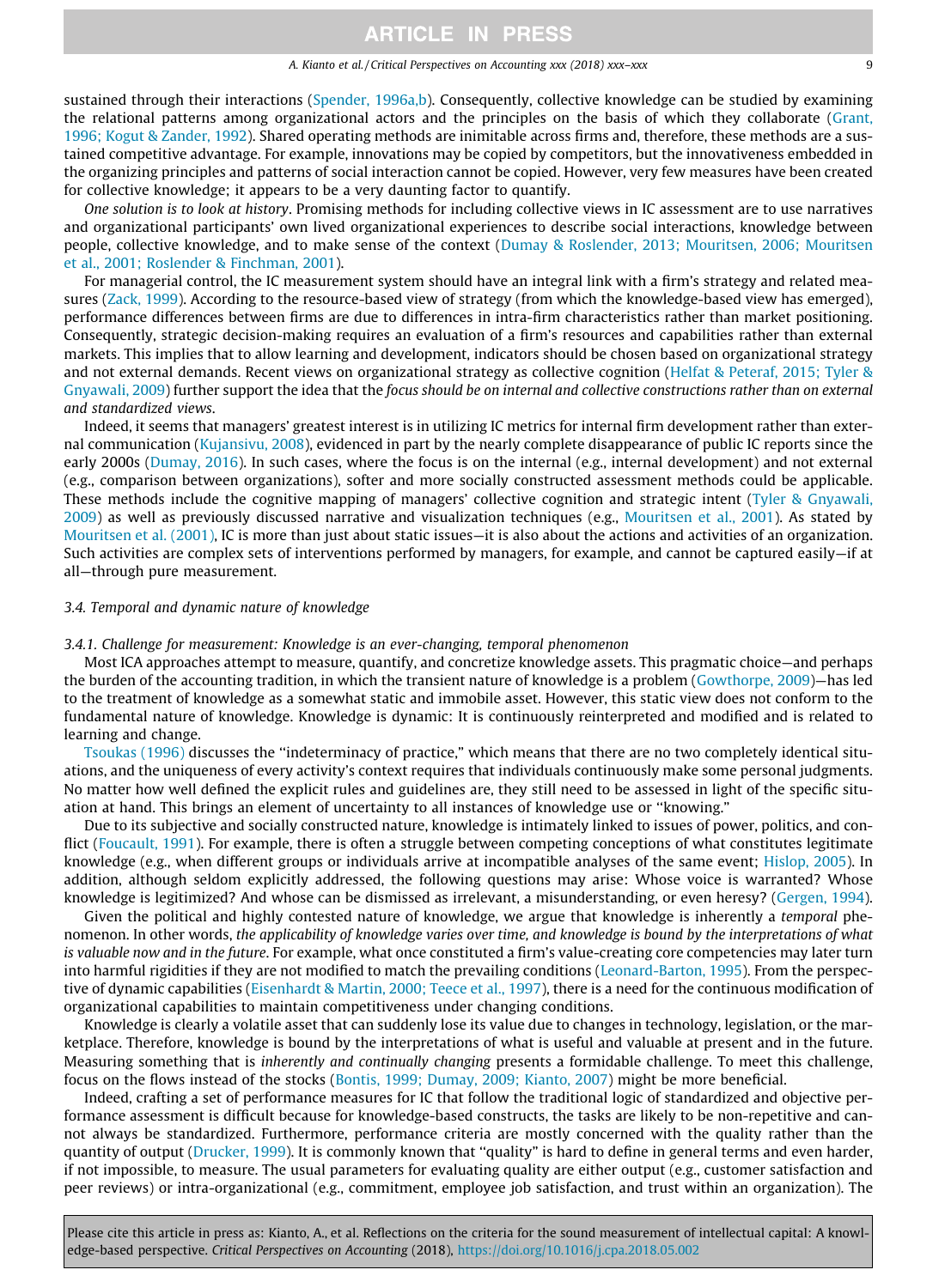#### 10 **A. Kianto et al. / Critical Perspectives on Accounting xxx (2018) xxx–xxx**

dynamic nature of knowledge makes it even harder to pin down: Because knowledge is altered, reinterpreted, and modified as it is used, it is impossible to define stable content-based yardsticks for judging the performance of knowledge workers.

However, the existing measures tend to examine IC as static possessions of an organization instead of as activities conducted by the actors or brought about by the act of organizing itself [\(Blackler, 1995; Kianto, 2007; Orlikowski, 2002; Tsoukas,](#page-12-0) [1996](#page-12-0)). Most of the literature on IC conceptualizes it as a static asset or stock ([Bontis, 1999\)](#page-12-0) and assumes that it is something that can be easily identified, located, moved, and traded like a package, albeit an intangible one. [Lerro, Iacobone, and Schiuma](#page-13-0) [\(2012\)](#page-13-0) express scorn toward IC models for providing only a snapshot evaluation of an organization's knowledge and thus reflecting only its static knowledge stocks without considering the dynamic element represented in the organization's knowledge flows. However, the challenge remains: How does one measure the development of IC instead of taking crosssectional snapshots?

#### 3.4.2. Implications for measurement: Hitting a moving target

A practical option for capturing the temporal nature of IC is to examine the processes of knowledge work rather than its outcomes. According to the knowledge-based view of strategy, value creation depends not so much on the knowledge resources per se but on how they are used ([Kogut & Zander, 1992; Penrose, 1959; Spender & Grant, 1996](#page-13-0); see also, [Feldman & Pentland, 2003\)](#page-12-0). Therefore, if the rationale behind organizational measurement is to improve a firm's value creation capabilities, the measurement should focus on the organizational practices in which resources are used instead of on the resources or assets per se, no matter how intangible and knowledge-related they may be.

An obvious solution is continuous, repeated measurement, which could be performed several times a year. [Dumay](#page-12-0) [\(2009\)](#page-12-0) suggests conducting measurements several times in order to track the changes in IC and the impact of development activities: ''The benefit of taking a snapshot beforehand allows for the development and implementation of organisational interventions or probes that have the potential to influence the development of patterns of interactions that are desirable for the organisation. The subsequent post-intervention snapshot analysis will help the organisation understand which interventions were successful and which were not" (p. 203). Such an approach certainly helps in following the measurement over time and allows the use of various types of measures, including non-standardized ones. Of course, the challenge then becomes how to organize the measurement so that it does not consume too much of the time or resources of those being measured.

Alternatively, knowledge can be understood as emerging from ongoing social interactions. The focus then is not on knowledge resources as static assets or outcomes per se but on the renewal potential of an organization to leverage, develop, and change its knowledge assets. Some measures address this dynamic dimension as renewal capability or renewal capital ([Kianto, 2008](#page-13-0)) or in terms of the dynamic practices by which knowledge is managed ([Inkinen et al.,](#page-12-0) [2017; Kianto et al., 2014\)](#page-12-0). However, in order to depict the dynamic nature of capabilities or practices, these measures should be used more than once. In order to capture this dynamic nature and understand the dynamics of IC, a feasible solution includes longitudinal measurements and a complementary method for assessing IC (see, e.g., [Dumay &](#page-12-0) [Roslender, 2013\)](#page-12-0).

Finally, as knowledge can swiftly become obsolete and core competencies can turn into core rigidities [\(Eisenhardt &](#page-12-0) [Martin, 2000; Leonard-Barton, 1995\)](#page-12-0), it is important that the measurement scheme and its objectives are reassessed periodically. As groupthink [\(Janis, 1972\)](#page-12-0) and cognitive inflexibility can limit the ability to question prevailing strategies and methods of conduct, it may be beneficial to utilize non-routine knowledge sources for ensuring up-to-date understanding. [Chiucci](#page-12-0) [\(2013\)](#page-12-0) discusses the possibility of IC measures becoming obsolete because of changes in the business environment. The needs of the users of the information can also change ([Chiucci & Montemari, 2016\)](#page-12-0), and this change may or may not be related to environmental changes. In any case, making sure that the feedback and development loops work for IC measurements is very important, especially if the organization using them operates in turbulent conditions.

#### 4. Conclusion

In the recent past, the usefulness of existing IC approaches has drawn some criticism, especially with regard to the applicability and utilization of IC measurement [\(Chiucci & Montemari, 2016; Demartini & Paoloni, 2013; Dumay, 2009, 2012;](#page-12-0) [Guthrie et al., 2012; Schaper, 2015\)](#page-12-0). In this paper, we suggest that the reason for practitioners' apparent lack of enthusiasm for IC may perhaps be the lack of suitable metrics. This does not mean that metrics do not exist (because they do, in vast numbers), but rather that the existing metrics do not really help managers to manage the knowledge of their organizations or to understand how value is created from IC. Furthermore, to other internal and external stakeholders, the usefulness of current information on IC is likely even less. To restore the value of IC measurement, and to mend the theory-practice gap, we revisited the knowledge-based perspective to develop a set of measurement challenges and criteria that could help move toward a more sound IC measurement.

Our paper loosely follows the logic of critical IC research as laid down by [Dumay \(2009\)](#page-12-0), including a critique of existing IC measurement methods and insights drawn from a close reading of knowledge-related management studies literature. As a result, we have identified challenges in and proposed suggestions for improving IC measurement, with the aim to provide what is needed for a transformative redefinition of the field. In the following section, we recap our key propositions and discuss their wider implications.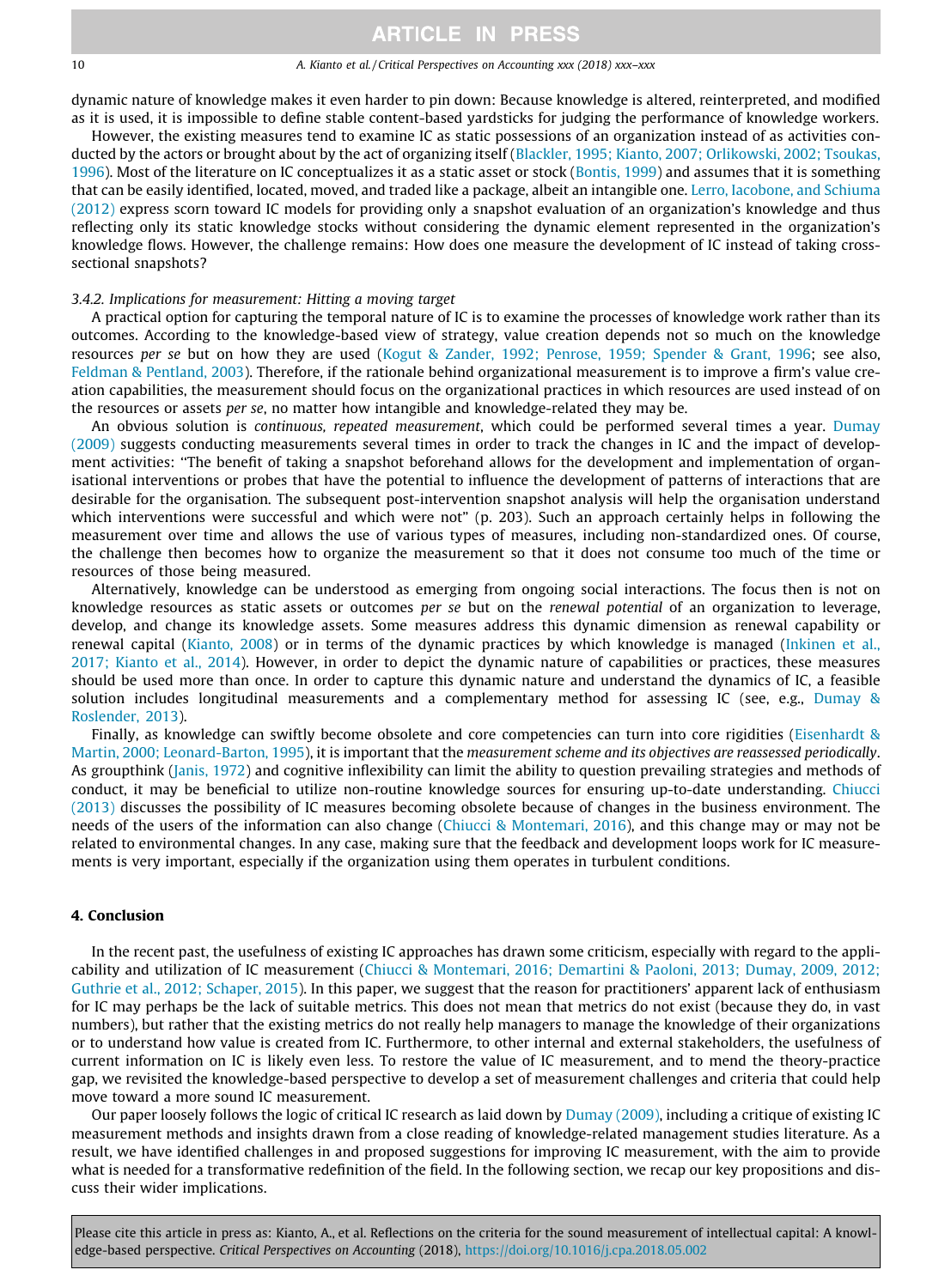#### 4.1. Knowledge-based perspective of IC measurement

Based on the knowledge-based perspective, IC should be understood as multi-dimensional, activity-related, contextual, and dynamic. Each of these characteristics poses a set of implications for its measurement. Overall, this perspective is not only more compatible with but also outright demands the managerial rather than financial approach to ICA [\(Ricceri &](#page-13-0) [Guthrie, 2009; Sveiby, 2001\)](#page-13-0).

The first characteristic—the multi-dimensionality of knowledge—implies that the parameters used to measure IC should be tailored at the individual, group, organizational, and system levels. The IC of a team, organization, or system is not just a sum of its individual-level human capital; each level is influenced by various intra-organizational and extra-organizational contingencies, such as an organization's structure and networks.

Multi-dimensionality also means that the positive and negative aspects of IC should be measured in order to produce realistic measurement results. An organization may have, for instance, a large amount of knowledge available through its network, but a lot of network exposure also makes the company vulnerable to knowledge leaks and its key personnel being poached, for example. Both sides of the coin are equally important to consider when evaluating the true value of the different components of IC.

Moreover, knowledge or IC is not valuable as such—its value potential gets realized when it is used in decision-making or other key organizational processes. Comprehensive IC measurements should cover both stocks and flows—what IC an organization has access to and how well it utilizes it to create value and competitive advantage.

Human agency and action is the second category to which we wished to draw attention. Human agency refers to the fact that humans, or employees, form the core of IC and are arguably the most valuable sources of IC in an organization. Action means that the most valuable knowledge is acted upon and found in different parts of an organization. Employees' knowledge, and IC in general, is valuable only when it is used in value-creating activities, so it needs to be measured as a performance or activity rather than as an object. In other words, one very promising way to improve IC measurement is to focus more on what organizational goals or outcomes it helps achieve.

Moreover, as IC takes on several valuable forms and is embedded in various agents across and beyond an organization, a crucial objective of IC measurement is to identify and cover all of the sources of IC. In this regard, narratives and the visualization of knowledge can help put the knowledge in an actionable context in order to illustrate its impact and location. Employees and managers should be the focus when developing IC measures. IC indicators have been traditionally developed for accounting or managerial control purposes, overlooking employees who know best how their input and output development could be effectively measured. In addition, managers' needs should be the center of attention as they are the ones who should use the measurement results for improved decision-making.

Third, the contextuality of knowledge refers to the fact that the most valuable IC is collectively shared knowledge that resides between organizational actors through relationships and co-operation. Contextuality also refers to a multitude of contextual and institutional factors that influence the utilization and value of knowledge. In order to expose the most significant collectively shared knowledge, the measurement of IC should be able to address the IC that is most widely shared and used within an organization or network. For this purpose, narratives and experiences could be used as measurement approaches as they help to understand how knowledge between organizational actors is constructed. Social network analysis can also be used to gain an understanding of the knowledge-sharing patterns. All IC is not equally important to all companies; thus, IC measurement should be tailored to produce relevant measurement results in different contexts.

Finally, since knowledge is a temporal and dynamic factor of value creation, its measurement too should be dynamic, and the measures should be continuously reassessed and retooled. Our first argument regarding the temporal and dynamic nature of IC is that one-time measurement (e.g., cross-sectional data) does not provide academics or managers with an adequate understanding of how an organization's IC is developing and how its development influences the firm's performance outcomes. Multiple measurements at different points in time open up opportunities to examine the phenomenon longitudinally and to understand the true causal relationships between IC and firm performance.

In addition to change itself, as a difference between measurement point A and B, temporality and dynamics refer to the ability to conduct and manage change. Thus, organizational abilities to renew and replenish IC also form an important measurement object, which is likely to be more relevant to the extent that the organization is operating in rapidly changing environments. Finally, IC measures should be periodically reassessed to ensure that they measure the most relevant IC in an everchanging world. If the existing ''established" measures are only recycled, as IC research has predominantly done post-2000, there is a risk of losing the relevance of its research and practice and missing the moving target. Academic authorities and journals should encourage IC scholars to update the existing IC measures or develop new measures and measurement innovations.

Overall, we can observe an uneasy tension between the demands of reliability and validity or, in this case, the objectivity and relevance of IC measures. Although the financial metrics, at least at the outset, are reliable in terms of repeatability and transparency, their limitations in terms of validity have been well reported in the literature ([Ståhle, Ståhle, & Aho, 2011](#page-13-0)). It may well be, as [Gowthorpe \(2009\)](#page-12-0) states, that financial accounting cannot stretch far enough to provide useful IC measurement after all. The more managerially oriented metrics, however, when selected according to a specific company's needs, with consideration of the emic understandings of organizational actors and self-evaluations, may pose questions concerning reliability.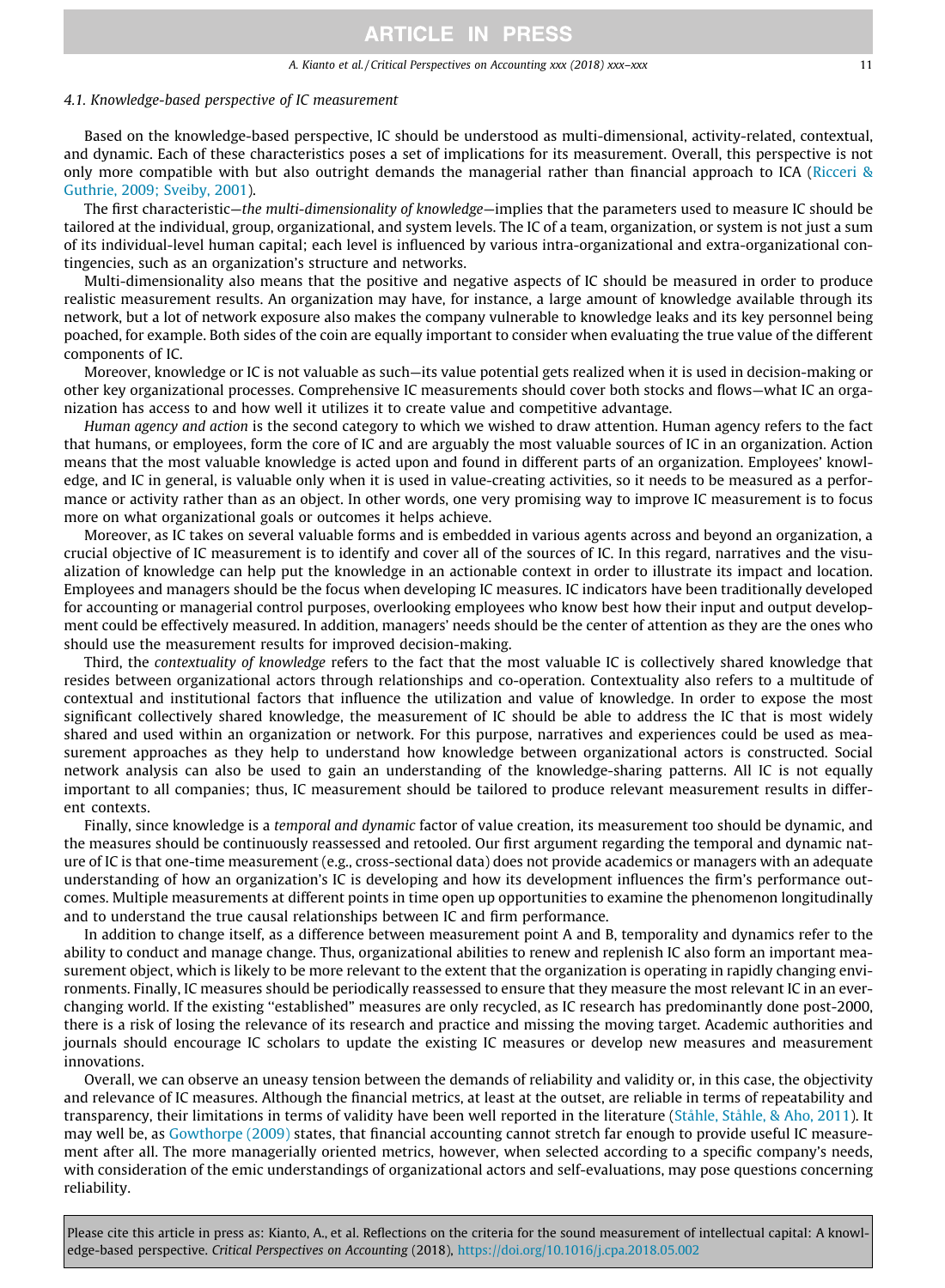#### <span id="page-11-0"></span>12 **A. Kianto et al. / Critical Perspectives on Accounting xxx (2018) xxx–xxx**

Perhaps the key issue of IC measurement is not the absolute accuracy of representation but instead the development of pointers that enable dialogue and action or mobilization and enacting, as stated by [Catasús et al. \(2007\)](#page-12-0). This means that we should not stop at listening to the voices of only the external stakeholders or managers but also those of the employees who are after all the key actors involved in the creation of value-based knowledge in an organization ([Roslender & Fincham, 2004](#page-13-0)).

As [Nielsen and Madsen \(2009\)](#page-13-0) note, the IC debate has focused on the sender's side of communication and the message itself, while remaining silent about the recipient's side or the consumption of IC information and the transparency of ICA. In addition, according to [Roslender and Stevenson \(2009\),](#page-13-0) IC has not taken into account the perspectives of those who are being measured. In this paper, we also briefly address the various audiences of IC measurements and their respective needs. Examining well-working metrics from the perspectives of various types of internal and external interest groups presents a worthwhile topic of further inquiry, and our suggestions for different approaches might be useful in this regard.

If IC measurements are intended to produce actionable information, they should make sense to the potential users of that information. According to [Mårtensson \(2009\)](#page-13-0), the major reason for the downfall of human resource costing and accounting was that it became ''more of a control instrument than an active management control system," its efforts becoming mere numbers with no content. Fundamentally, it is not the measurement scores themselves that will have an impact—it is how they are used to generate dialogue and actions that will then produce a beneficial change in the direction sought, whatever it may be. In themselves, measurement scores and index numbers are mute and lame.

What we are proposing in this paper is a more complex, multi-sided, multi-voiced approach to ICA; in other words, a knowledge-based perspective. Naturally, this means that the task of assessing IC cannot be conducted neatly and quickly but is an effort-intensive process that requires wide participation. However, should intangibles really be the key driver of competitive advantage and value creation in contemporary organizations, such an effort would be justified.

#### 4.2. Implications for future research and practice: From measurement to assessment

The phrase ''what gets measured gets managed" is famous. However, perhaps in the context of IC, there is more than just the measurable components or, as [Dumay and Roslender \(2013\)](#page-12-0) put it, numbers do not make sense on their own. Numbers can only capture the measurable components of IC, and without a complementary assessment, they provide only limited meaning [\(Dumay & Roslender, 2013\)](#page-12-0). As mentioned above, the measurement of IC should move beyond traditional accounting to overcome what [Dumay \(2009\)](#page-12-0) states is the problem of ''accountingisation," that is, an attempt to force intangibles into (preferably financial) numbers (see also, [Dumay & Roslender, 2013; Mouritsen, 2006; Mouritsen et al., 2001](#page-12-0)).

To overcome the grave challenges that have cast a shadow over the field of IC measurement, it might be good to move from pure IC measurement to an *overall assessment* of IC, including measurement and complementary methods of assessment and disclosure. For example, as discussed earlier, [Mouritsen et al. \(2001\)](#page-13-0) note that an IC statement should be more than just a set of numbers and should also include narratives and visualizations, for example. Together, different types of approaches for assessing IC within organizations, including non-numerical ones, should provide the chance to escape accountingisation.

This kind of comprehensive assessment allows the use of a quantitative orientation by utilizing numbers to categorize and depict inter-relationships in IC, while at the same time using narratives and other socially constructed means to make sense of the context. Such approaches have been called upon by [Dumay and Roslender \(2013\)](#page-12-0); see also [Guthrie et al. \(2012\)](#page-12-0) who suggest that IC research that goes beyond accounting should include more than just the measurement of IC. Adopting a more assessment-oriented approach does not necessarily mean that everything needs to be assessed and measured. [Mouritsen \(2006\)](#page-13-0) suggests that future research should include and focus on ''IC in action" rather than just attempting to develop new, all-encompassing IC frameworks. Focusing on such actionable measures might benefit from the development of more tailored, context-aware, and locally useful assessment tools.

In this paper, we adopt a critical approach for pointing out a set of issues that, from a knowledge-based perspective, are important but are not sufficiently recognized in the current ICA literature. We also provided recommendations for measurement criteria and application. We do acknowledge that although our paper poses many critical and difficult questions, it does not provide simple and clear-cut answers, for example, in the form of (yet another) set of indicators. However, our objective was not to provide one more measurement option for IC but to point out the potential problems, complexities, and trade-offs involved in the assessment of intangible assets along with some potential remedies.

Some of these problems might be insurmountable. However, acknowledging them and making informed decisions based on this awareness can go a long way toward ensuring that the adopted metrics help those who use IC measurement and accounting to better understand organizations and their value creation. Perhaps doing so would enable ICA to truly fulfill the definition assigned to it by [Guthrie et al. \(2012\)](#page-12-0) as ''an accounting, reporting and management technology of relevance to organisations to understand and manage knowledge resources." We believe that the challenges we have identified along with the measurement criteria and application examples can help academics and practitioners better account for the underlying heterogeneous and complex knowledge-based features of IC.

#### References

[Abhayawansa, A. S. \(2014\). A review of guidelines and frameworks on external reporting of intellectual capital.](http://refhub.elsevier.com/S1045-2354(18)30157-6/h0005) Journal of Intellectual Capital, 15(1), 100-141. Alvesson, M., & Deetz, S. (2000). [Doing critical management research](http://refhub.elsevier.com/S1045-2354(18)30157-6/h0010). London, England: Sage.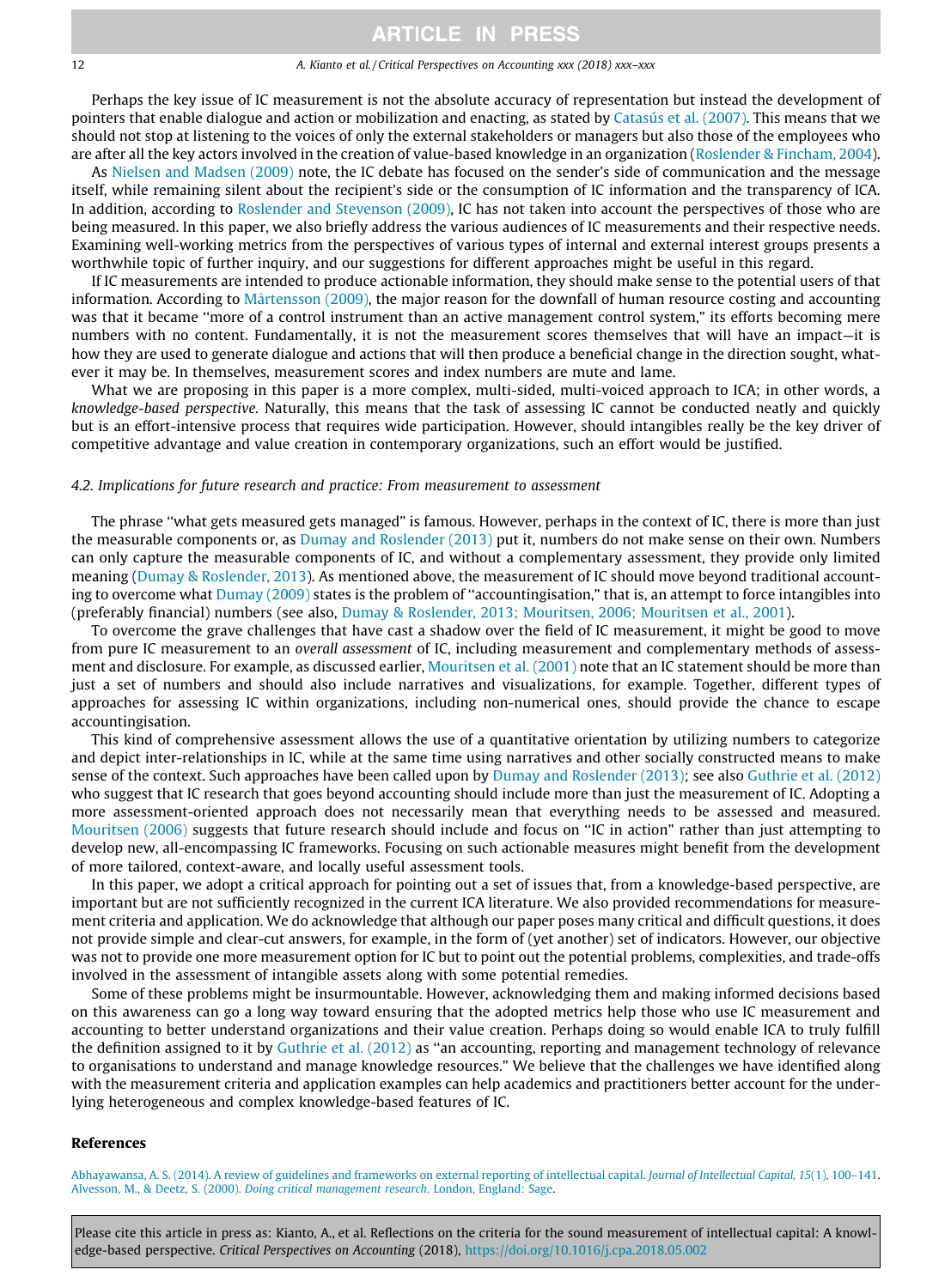A. Kianto et al. / Critical Perspectives on Accounting xxx (2018) xxx–xxx 13

<span id="page-12-0"></span>Alwert, K., Bornemann, M., & Kivikas, M. (2004). Intellectual capital statement—made in Germany: Guideline 1.0 on the preparation of an intellectual capital statement. Berlin, Germany: Federal Ministry of Economics and Labour.

[Andriessen, D. \(2004\). IC valuation and measurement: Classifying the state of the art.](http://refhub.elsevier.com/S1045-2354(18)30157-6/h0020) Journal of Intellectual Capital, 5(2), 230–242.

[Basole, R. C., Huhtamäki, J., Still, K., & Russell, M. G. \(2016\). Visual decision support for business ecosystem analysis.](http://refhub.elsevier.com/S1045-2354(18)30157-6/h0025) Expert Systems with Applications, 65, [271–282.](http://refhub.elsevier.com/S1045-2354(18)30157-6/h0025)

[Berger, P., & Luckmann, T. \(1966\).](http://refhub.elsevier.com/S1045-2354(18)30157-6/h0030) The social construction of reality. New York, NY: Anchor Books.

[Blackler, F. \(1995\). Knowledge, knowledge work and organizations: An overview and interpretation.](http://refhub.elsevier.com/S1045-2354(18)30157-6/h0035) Organization Studies, 16(6), 1021–1046.

[Bollen, L., Vergauwen, P., & Schnieders, S. \(2005\). Linking intellectual capital and intellectual property to company performance.](http://refhub.elsevier.com/S1045-2354(18)30157-6/h0040) Management Decision, 43(9), [1161–1185](http://refhub.elsevier.com/S1045-2354(18)30157-6/h0040).

[Bontis, N. \(1999\). Managing organizational knowledge by diagnosing intellectual capital: Framing and advancing the state of the field.](http://refhub.elsevier.com/S1045-2354(18)30157-6/h0045) International Journal [of Technology Management, 18](http://refhub.elsevier.com/S1045-2354(18)30157-6/h0045)(5–8), 433–462.

[Brown, J., & Duguid, P. \(1991\). Organizational learning and communities of practice.](http://refhub.elsevier.com/S1045-2354(18)30157-6/h0050) Organization Science, 2(1), 40–57.

[Brown, J. S., & Duguid, P. \(2001\). Knowledge and organization: A social-practice perspective.](http://refhub.elsevier.com/S1045-2354(18)30157-6/h0055) Organization Science, 12(2), 198–213.

[Caddy, I. \(2000\). Intellectual capital: Recognizing both assets and liabilities.](http://refhub.elsevier.com/S1045-2354(18)30157-6/h0060) Journal of Intellectual Capital, 1(2), 129–146.

[Catasús, B., Ersson, S., Gröjer, J. E., & Wallentin, F. Y. \(2007\). What gets measured getsEllipsis On indicating, mobilizing and acting.](http://refhub.elsevier.com/S1045-2354(18)30157-6/h0065) Accounting, Auditing [Accountability Journal, 20](http://refhub.elsevier.com/S1045-2354(18)30157-6/h0065)(4), 505–521.

[Chatzkel, J. \(2003\). The collapse of Enron and the role of intellectual capital.](http://refhub.elsevier.com/S1045-2354(18)30157-6/h0070) Journal of Intellectual Capital, 4(2), 127–143.

[Chiucci, M. S. \(2013\). Intellectual capital accounting in action: Enhancing learning through interventionist research.](http://refhub.elsevier.com/S1045-2354(18)30157-6/h0075) Journal of Intellectual Capital, 14(1), [48–68.](http://refhub.elsevier.com/S1045-2354(18)30157-6/h0075)

[Chiucci, M. S., & Dumay, J. \(2015\). Unlocking intellectual capital.](http://refhub.elsevier.com/S1045-2354(18)30157-6/h0080) Journal of Intellectual Capital, 16(2), 305–330.

[Chiucci, M. S., & Montemari, M. \(2016\). Investigating the ''fate" of intellectual capital indicators: A case study.](http://refhub.elsevier.com/S1045-2354(18)30157-6/h0085) Journal of Intellectual Capital, 17(2), 238–254. [Corradi, J., Gheradi, S., & Verzelloni, L. \(2010\). Through the practice lens: Where is the bandwagon of practice-based studies heading?](http://refhub.elsevier.com/S1045-2354(18)30157-6/h0090) Management Learning, 41[, 265–283](http://refhub.elsevier.com/S1045-2354(18)30157-6/h0090).

[Crossan, M., Lane, H., & White, R. \(1999\). An organizational learning framework: From intuition to institution.](http://refhub.elsevier.com/S1045-2354(18)30157-6/h0095) Academy of Management Review, 24(3), [522–537.](http://refhub.elsevier.com/S1045-2354(18)30157-6/h0095)

Danish Ministry of Science Technology and Innovation. (2003). Intellectual capital statements—The new guideline. Copenhagen, Denmark: Ministry of Science Technology & Innovation.

[Demartini, P., & Paoloni, P. \(2013\). Implementing an intellectual capital framework in practice.](http://refhub.elsevier.com/S1045-2354(18)30157-6/h0105) Journal of Intellectual Capital, 14(1), 69–83.

[Dougherty, D. \(1992\). A practice-centered model of organizational renewal through product innovation.](http://refhub.elsevier.com/S1045-2354(18)30157-6/h0110) Strategic Management Journal, 13, 77–92.

[Drucker, P. \(1988\). The coming of the new organization.](http://refhub.elsevier.com/S1045-2354(18)30157-6/h0115) Harvard Business Review, 66(1), 45–54.

[Drucker, P. \(1999\). Knowledge-worker productivity: The biggest challenge.](http://refhub.elsevier.com/S1045-2354(18)30157-6/h0120) California management review, 41(2), 79–94.

[Dumay, J. \(2012\). Grand theories as barriers to using IC concepts.](http://refhub.elsevier.com/S1045-2354(18)30157-6/h0125) Journal of Intellectual Capital, 13(1), 4–15.

[Dumay, J. \(2016\). A critical reflection on the future of intellectual capital: From reporting to disclosure.](http://refhub.elsevier.com/S1045-2354(18)30157-6/h0130) Journal of Intellectual Capital, 17(1), 168-184.

[Dumay, J. C. \(2009\). Intellectual capital measurement: A critical approach.](http://refhub.elsevier.com/S1045-2354(18)30157-6/h0135) Journal of Intellectual Capital, 10(2), 190–210.

[Dumay, J., & Garanina, T. \(2013\). Intellectual capital research: A critical examination of the third stage.](http://refhub.elsevier.com/S1045-2354(18)30157-6/h0140) Journal of Intellectual Capital, 14(1), 10–25.

[Dumay, J., & Roslender, R. \(2013\). Utilising narrative to improve the relevance of intellectual capital.](http://refhub.elsevier.com/S1045-2354(18)30157-6/h0145) Journal of Accounting & Organizational Change, 9(3), [248–279.](http://refhub.elsevier.com/S1045-2354(18)30157-6/h0145)

Eccles, R. G., & Mavrinac, S. (1995). Improving the corporate disclosure process [\(pp. 11–25\). Summer: Sloan Management Review.](http://refhub.elsevier.com/S1045-2354(18)30157-6/h0150)

[Edvinsson, L. \(1997\). Developing intellectual capital at Skandia.](http://refhub.elsevier.com/S1045-2354(18)30157-6/h0155) Long Range Planning, 30(3), 366–373.

Edvinsson, L., & Malone, M. (1997). [Intellectual capital: Realising your company's true value by finding its hidden brainpower](http://refhub.elsevier.com/S1045-2354(18)30157-6/h0160). New York, NY: Harper Collins. [Eisenhardt, K., & Martin, J. \(2000\). Dynamic capabilities: What are they?](http://refhub.elsevier.com/S1045-2354(18)30157-6/h0165) Strategic Management Journal, 21, 1105–1121.

[Engeström, Y. \(2001\). Expansive learning at work: Toward an activity theoretical reconceptualization.](http://refhub.elsevier.com/S1045-2354(18)30157-6/h0170) Journal of Education and Work, 14(1), 133–156.

European Federation of Financial Analyst Societies Commission on Intellectual Capital. (2008). Principles for effective communication of intellectual capital. Frankfurt, Germany: European Federation of Financial Analysts Societies.

[Feldman, M. S., & Orlikowski, W. J. \(2011\). Theorizing practice and practicing theory.](http://refhub.elsevier.com/S1045-2354(18)30157-6/h0180) Organization Science, 22(5), 1240–1253.

[Feldman, M. S., & Pentland, B. T. \(2003\). Reconceptualizing organizational routines as a source of flexibility and change.](http://refhub.elsevier.com/S1045-2354(18)30157-6/h0185) Administrative Science Quarterly, 48  $(1), 94-118.$ 

[Foss, N. J. \(2007\). The emerging knowledge governance approach: Challenges and characteristics.](http://refhub.elsevier.com/S1045-2354(18)30157-6/h0190) Organization, 14(1), 27–50.

[Foss, N., Husted, K., & Michailova, S. \(2010\). Governing knowledge sharing in organizations: Levels of analysis, governance mechanisms, and research](http://refhub.elsevier.com/S1045-2354(18)30157-6/h0195) directions. [Journal of Management Studies, 47](http://refhub.elsevier.com/S1045-2354(18)30157-6/h0195)(3), 455–482.

Foucault, M. (1991). [Discipline and punish: The birth of a prison](http://refhub.elsevier.com/S1045-2354(18)30157-6/h0200). London, England: Penguin.

Fraunhofer, I. P. K. (2008). Intellectual capital statement—Made in europe (InCaS)[. Berlin, Germany: Fraunhofer Institut für Produktionsanlagen und](http://refhub.elsevier.com/S1045-2354(18)30157-6/h0205) [Konstruktionstechnik.](http://refhub.elsevier.com/S1045-2354(18)30157-6/h0205)

Gergen, K. (1994). [Realities and relationships. Soundings in social construction](http://refhub.elsevier.com/S1045-2354(18)30157-6/h0210). Cambridge, MA: Harvard University Press.

Giddens, A. (1984). [The constitution of society: Outline of the theory of structuration](http://refhub.elsevier.com/S1045-2354(18)30157-6/h0220). Berkeley: University of California Press.

[Giuliani, M. \(2013\). Not all sunshine and roses: Discovering intellectual liabilities ''in action"](http://refhub.elsevier.com/S1045-2354(18)30157-6/h0225). [Journal of Intellectual Capital, 14](http://refhub.elsevier.com/S1045-2354(18)30157-6/h0225)(1), 127–144.

[Gowthorpe, C. \(2009\). Wider still and wider? A critical discussion of intellectual capital recognition, measurement and control in a boundary theoretical](http://refhub.elsevier.com/S1045-2354(18)30157-6/h0230) context. [Critical Perspectives on Accounting, 20](http://refhub.elsevier.com/S1045-2354(18)30157-6/h0230)(7), 823–834.

[Grant, R. \(1996\). Toward a knowledge-based theory of the firm.](http://refhub.elsevier.com/S1045-2354(18)30157-6/h0235) Strategic Management Journal, 17, 109–122.

[Grant, R., & Baden-Fuller, C. \(2004\). A knowledge accessing theory of strategic alliances.](http://refhub.elsevier.com/S1045-2354(18)30157-6/h0240) Journal of Management Studies, 41(1), 61–84.

[Guthrie, J., Ricceri, F., & Dumay, J. \(2012\). Reflections and projections: A decade of intellectual capital accounting research.](http://refhub.elsevier.com/S1045-2354(18)30157-6/h0245) The British Accounting Review, 44 [\(22\), 68–82](http://refhub.elsevier.com/S1045-2354(18)30157-6/h0245).

[Helfat, C. E., & Peteraf, M. A. \(2015\). Managerial cognitive capabilities and the microfoundations of dynamic capabilities.](http://refhub.elsevier.com/S1045-2354(18)30157-6/h0250) Strategic Management Journal, 36(6), [831–850](http://refhub.elsevier.com/S1045-2354(18)30157-6/h0250).

Hislop, D. (2005). [Knowledge management in organizations—A critical introduction](http://refhub.elsevier.com/S1045-2354(18)30157-6/h0255). Oxford, England: Oxford University Press.

[Hsu, I., & Sabherwal, R. \(2012\). Relationship between intellectual capital and knowledge management: An empirical investigation.](http://refhub.elsevier.com/S1045-2354(18)30157-6/h0260) Decision Sciences, 43(3), [489–524.](http://refhub.elsevier.com/S1045-2354(18)30157-6/h0260)

IADE-CIC. (2003). Model for the Measurement and management of intellectual capital: ''Intellectus model". Centro de Investigación sobre la Sociedad del Conocimiento. Madrid, Spain: Universidad Autónoma de Madrid.

[Inkinen, H., Ritala, P., Vanhala, M., & Kianto, A. \(2017\). Intellectual capital, knowledge management practices and firm performance.](http://refhub.elsevier.com/S1045-2354(18)30157-6/h0270) Journal of Intellectual Capita, 18[\(4\), 904–922](http://refhub.elsevier.com/S1045-2354(18)30157-6/h0270).

International Integrated Reporting Council (2013a). Consultation draft of the international \*\*IR\*\* framework Retrieved from [www.theiirc.org/wp-content/](http://www.elsevier.com/xml/linking-roles/text/html) [uploads/Consultation-Draft/Consultation-Draft-of-the-InternationalIRFramework.pdf](http://www.elsevier.com/xml/linking-roles/text/html).

International Integrated Reporting Council (2013b). The IIRC Retrieved from [www.theiirc.org/the-iirc/.](http://www.elsevier.com/xml/linking-roles/text/html)<br>Jacobsen, K., Hofman-Bang, P., & Nordby, R. (2005). The IC Rating™ [model by Intellectual Capital Sweden.](http://refhub.elsevier.com/S1045-2354(18)30157-6/h0285) Journal of In

Janis, I. (1972). [Victims of groupthink: A psychological study of foreign-policy decisions and fiascoes](http://refhub.elsevier.com/S1045-2354(18)30157-6/h0290). Boston, MA: Houghton Mifflin.

Japan Ministry of Economy, Trade and Industry. (2005). Guidelines for disclosure of intellectual asset based management. Tokyo: Japan Ministry of Economy, Trade and Industry.

[Jarzabkowski, P. \(2004\). Strategy as practice: Recursiveness, adaptation, and practices-in-use.](http://refhub.elsevier.com/S1045-2354(18)30157-6/h0300) Organization Studies, 25, 529–560.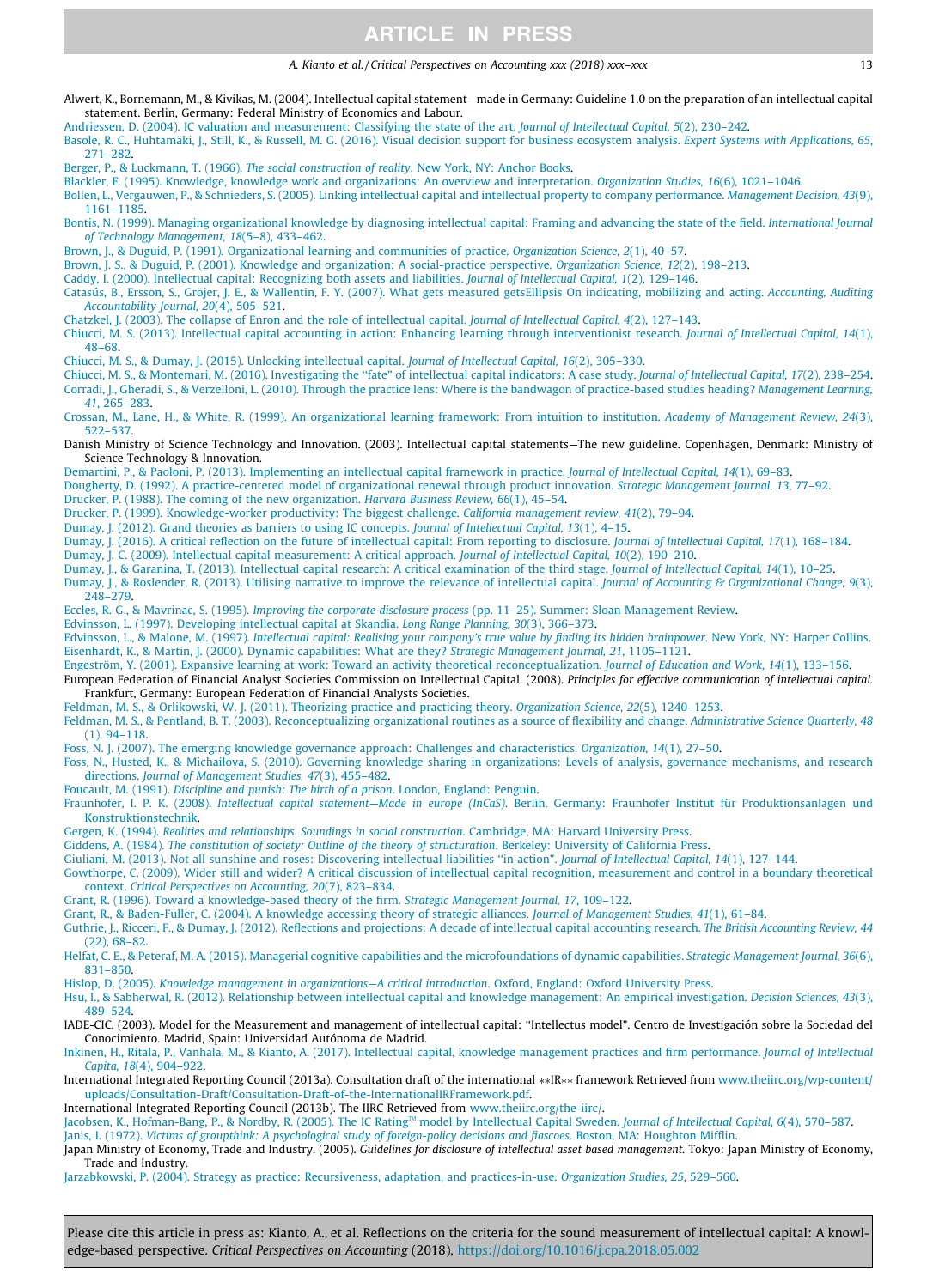[Kannan, G., & Aulbur, W. \(2004\). Intellectual capital: Measurement effectiveness.](http://refhub.elsevier.com/S1045-2354(18)30157-6/h0305) Journal of Intellectual Capital, 5(3), 389–413.

Kaplan, R. S., & Norton, D. P. (1996). [The balanced scorecard: Translating strategy into action](http://refhub.elsevier.com/S1045-2354(18)30157-6/h0310). Boston, MA: Harvard Business Press.

[Kianto, A. \(2007\). What do we really mean by dynamic intellectual capital?](http://refhub.elsevier.com/S1045-2354(18)30157-6/h0315) International Journal of Learning and Intellectual Capital, 4(4), 342–356.

[Kianto, A. \(2008\). Assessing organizational renewal capability.](http://refhub.elsevier.com/S1045-2354(18)30157-6/h0320) International Journal of Innovation and Regional Development, 1(2), 115–129.

[Kianto, A., Hurmelinna-Laukkanen, P., & Ritala, P. \(2010\). Intellectual capital in service- versus product-oriented companies—What's the difference?](http://refhub.elsevier.com/S1045-2354(18)30157-6/h0325) Journal [of Intellectual Capital, 11](http://refhub.elsevier.com/S1045-2354(18)30157-6/h0325)(3), 305–325.

[Kianto, A., Ritala, P., Spender, J. C., & Vanhala, M. \(2014\). The interaction of intellectual capital assets and knowledge management practices in organizational](http://refhub.elsevier.com/S1045-2354(18)30157-6/h0330) value creation. [Journal of Intellectual Capital, 15](http://refhub.elsevier.com/S1045-2354(18)30157-6/h0330)(3), 362–375.

Koch, G. R., Leitner, K. H., & Bornemann, M. (2000). Measuring and reporting intangible assets and results in a European contract research organization. In: Proceedings from Joint German-OECD Conference-Benchmarking Industry-Science Relationships. Berlin, Germany.

[Kogut, B., & Kulatilaka, N. \(2001\). Capabilities as real options.](http://refhub.elsevier.com/S1045-2354(18)30157-6/h0340) Organization Science, 12(6), 744–759.

[Kogut, B., & Zander, U. \(1992\). Knowledge of the firm, combinative capabilities, and the replication of technology.](http://refhub.elsevier.com/S1045-2354(18)30157-6/h0345) Organization Science, 3(3), 383–397.

Kujansivu, P. (2008). Intellectual capital management—Understanding why Finnish companies do not apply intellectual capital management models. Publication 747. Tampere, Finland: Tampere University of Technology.

Lave, J., & Wenger, E. (1991). [Situated learning: Legitimate peripheral participation](http://refhub.elsevier.com/S1045-2354(18)30157-6/h0360). Cambridge, England: Cambridge University Press.

Leonard-Barton, D. (1995). [Wellsprings of knowledge. Building and sustaining the sources of innovation](http://refhub.elsevier.com/S1045-2354(18)30157-6/h0365). Boston, MA: Harvard Business School Press.

[Lerro, A., Iacobone, F., & Schiuma, G. \(2012\). Knowledge assets management strategies: Organizational value, processes, approaches and evaluation](http://refhub.elsevier.com/S1045-2354(18)30157-6/h0370) architectures. [Journal of Knowledge Management, 16](http://refhub.elsevier.com/S1045-2354(18)30157-6/h0370)(4), 563–575.

[Lönnqvist, A., Sillanpää, V., & Carlucci, D. \(2009\). Intellectual capital management in practice: Assessment of implementation and outcomes.](http://refhub.elsevier.com/S1045-2354(18)30157-6/h0375) Knowledge [Management Research Practice, 7](http://refhub.elsevier.com/S1045-2354(18)30157-6/h0375)(4), 308–316.

[McPhail, K. \(2009\). Where is the ethical knowledge in the knowledge economy? Power and potential in the emergence of ethical knowledge as a component](http://refhub.elsevier.com/S1045-2354(18)30157-6/h0380) of intellectual capital. [Critical Perspectives on Accounting, 20](http://refhub.elsevier.com/S1045-2354(18)30157-6/h0380)(7), 804–822.

MERITUM (2002). [Measuring intangibles to understand and improve innovation management](http://refhub.elsevier.com/S1045-2354(18)30157-6/h0385). Brussels, Belgium: European Commission.

[Mouritsen, J. \(2006\). Problematising intellectual capital research: Ostensive versus performative IC.](http://refhub.elsevier.com/S1045-2354(18)30157-6/h0390) Accounting, Auditing Accountability Journal, 19(6), [820–841.](http://refhub.elsevier.com/S1045-2354(18)30157-6/h0390)

[Mouritsen, J., & Roslender, R. \(2009\). Critical intellectual capital.](http://refhub.elsevier.com/S1045-2354(18)30157-6/h0395) Critical Perspectives on Accounting, 20, 801–803.

[Mouritsen, J., Larsen, H. T., & Bukh, P. N. \(2001\). Intellectual capital and the ''capable firm": Narrating, visualising and numbering for managing knowledge.](http://refhub.elsevier.com/S1045-2354(18)30157-6/h0400) [Accounting, Organizations and Society, 26](http://refhub.elsevier.com/S1045-2354(18)30157-6/h0400)(7), 735–762.

[Mårtensson, M. \(2009\). Recounting counting and accounting: From political arithmetic to measuring intangibles and back.](http://refhub.elsevier.com/S1045-2354(18)30157-6/h0405) Critical Perspectives on [Accounting, 20](http://refhub.elsevier.com/S1045-2354(18)30157-6/h0405)(7), 835–846.

Nelson, R., & Winter, S. (1982). An evolutionary theory of economic change[. Cambridge, MA: Harvard University Press](http://refhub.elsevier.com/S1045-2354(18)30157-6/h0410).

[Nielsen, C., & Madsen, M. T. \(2009\). Discourses of transparency in the intellectual capital reporting debate: Moving from generic reporting models to](http://refhub.elsevier.com/S1045-2354(18)30157-6/h0415) management defined information. [Critical Perspectives on Accounting, 20](http://refhub.elsevier.com/S1045-2354(18)30157-6/h0415), 847–854.

[Nonaka, I. \(1994\). A dynamic theory of organizational knowledge creation.](http://refhub.elsevier.com/S1045-2354(18)30157-6/h0420) Organization Science, 5(1), 14–37.

Nonaka, I., & Takeuchi, H. (1995). The knowledge-creating company[. New York, NY: Oxford University Press.](http://refhub.elsevier.com/S1045-2354(18)30157-6/h0425)

[Orlikowski, W. \(2002\). Knowing in practice: Enacting a collective capability in distributed organizing.](http://refhub.elsevier.com/S1045-2354(18)30157-6/h0430) Organization Science, 13(3), 249–273.

Penrose, E. (1959). The theory of the growth of the firm[. Oxford, England: Oxford University Press.](http://refhub.elsevier.com/S1045-2354(18)30157-6/h0435)

[Petty, R., & Guthrie, J. \(2000\). Intellectual capital literature review: Measurement, reporting and management.](http://refhub.elsevier.com/S1045-2354(18)30157-6/h0440) Journal of Intellectual Capital, 1(2), 155-176. Polanyi, M. (1966). The tacit dimension[. New York, NY: Doubleday.](http://refhub.elsevier.com/S1045-2354(18)30157-6/h0445)

Prahalad, C., & Hamel, G. (1990). The core competence of the corporation [\(pp. 79–91\). May-June: Harvard Business Review](http://refhub.elsevier.com/S1045-2354(18)30157-6/h0450).

Pulic, A. (2000). VAIC<sup>TM</sup>-An accounting tool for IC management. [International Journal of Technology Management, 20](http://refhub.elsevier.com/S1045-2354(18)30157-6/h0455)(5-8), 702-714.

[Ricceri, F., & Guthrie, J. \(2009\). Critical analysis of international guidelines for the management of knowledge resources. In D. Jemielnaik & J. Kociatkiewicz](http://refhub.elsevier.com/S1045-2354(18)30157-6/h0460) (Eds.). [Handbook on research on knowledge-intensive organisations](http://refhub.elsevier.com/S1045-2354(18)30157-6/h0460) (pp. 375–392). Hershey, PA: Information Science Press.

[Roos, G., & Roos, J. \(1997\). Measuring your company's intellectual performance.](http://refhub.elsevier.com/S1045-2354(18)30157-6/h0465) Long Range Planning, 30(3), 413–426.

[Roos, J., Roos, G., Dragonetti, N. C., & Edvinsson, L. \(1997\).](http://refhub.elsevier.com/S1045-2354(18)30157-6/h0470) Intellectual capital, navigating the new business landscape. London, England: Macmillan Business. [Roslender, R., & Finchman, R. \(2001\). Thinking critically about intellectual capital.](http://refhub.elsevier.com/S1045-2354(18)30157-6/h0475) Accounting, Auditing and Accountability Journal, 14(4), 383–398.

[Roslender, R., & Fincham, R. \(2004\). Intellectual capital: Who counts, controls?](http://refhub.elsevier.com/S1045-2354(18)30157-6/h0480) Accounting and the Public Interest, 4(1), 1–23.

[Roslender, R., & Stevenson, J. \(2009\). Accounting for people: A real step forward or more a case of wishing and hoping?](http://refhub.elsevier.com/S1045-2354(18)30157-6/h0485) Critical Perspectives on Accounting, 20, [855–869.](http://refhub.elsevier.com/S1045-2354(18)30157-6/h0485)

[Schaper, S. \(2015\). Contemplating the usefulness of intellectual capital reporting.](http://refhub.elsevier.com/S1045-2354(18)30157-6/h0490) Journal of Intellectual Capital, 17(1), 52–82.

[Scharmer, O. \(2001\). Self-transcending knowledge: Sensing and organizing around emerging opportunities.](http://refhub.elsevier.com/S1045-2354(18)30157-6/h0495) Journal of Knowledge Management, 5(2), [137–151.](http://refhub.elsevier.com/S1045-2354(18)30157-6/h0495)

[Schatzki, T. \(2005\). Introduction: Practice theory. In K. K. Cetina, T. R. Schatzki, & E. von Savigny \(Eds.\).](http://refhub.elsevier.com/S1045-2354(18)30157-6/h0500) The practice turn in contemporary theory (pp. 10-23). [London, England: Routledge](http://refhub.elsevier.com/S1045-2354(18)30157-6/h0500).

[Scott, W. R. \(1991\). Unpacking institutional arguments. In P. Teoksessa, DiMaggio, & W. Powell \(Eds.\).](http://refhub.elsevier.com/S1045-2354(18)30157-6/h0510) The new institutionalism in organizational analysis [\(pp. 164–182\). Chicago, IL: The University of Chicago Press.](http://refhub.elsevier.com/S1045-2354(18)30157-6/h0510)

Scott, W. R. (1995). [Institutions and organizations](http://refhub.elsevier.com/S1045-2354(18)30157-6/h0515). Thousand Oaks, CA: Sage.

[Seleim, A., & Khalil, O. \(2011\). Understanding the knowledge management-intellectual capital relationship: A two-way analysis.](http://refhub.elsevier.com/S1045-2354(18)30157-6/h0520) Journal of Intellectual Capital, 12[\(4\), 586–614](http://refhub.elsevier.com/S1045-2354(18)30157-6/h0520).

[Simon, H. \(1990\). Bounded rationality and organizational learning.](http://refhub.elsevier.com/S1045-2354(18)30157-6/h0525) Organization Science, 2(1), 125–134.

[Spender, J. C. \(1996a\). Making knowledge the basis of a dynamic theory of the firm.](http://refhub.elsevier.com/S1045-2354(18)30157-6/h0530) Strategic Management Journal, 17, 45–62.

[Spender, J. C. \(1996b\). Organizational knowledge, learning and memory: Three concepts in search of a theory.](http://refhub.elsevier.com/S1045-2354(18)30157-6/h0535) Journal of Organizational Change, 9(1), 63–78. [Spender, J. C. \(1998\). Pluralist epistemology and the knowledge-based theory of the firm.](http://refhub.elsevier.com/S1045-2354(18)30157-6/h0540) Organization, 5(2), 233–256.

[Spender, J. C., & Grant, R. \(1996\). Knowledge and the firm: An overview.](http://refhub.elsevier.com/S1045-2354(18)30157-6/h0545) Strategic Management Journal, 17, 5–9.

[Spender, J. C., & Marr, B. \(2006\). How a knowledge-based approach might illuminate the notion of human capital and its measurement.](http://refhub.elsevier.com/S1045-2354(18)30157-6/h0550) Expert Systems with [Applications, 30](http://refhub.elsevier.com/S1045-2354(18)30157-6/h0550)(2), 265–271.

[Strathern, M. \(2000\). The tyranny of transparency.](http://refhub.elsevier.com/S1045-2354(18)30157-6/h0555) British Educational Research Journal, 26, 309–321.

[Ståhle, P., Ståhle, S., & Aho, S. \(2011\). Value added intellectual coefficient \(VAIC\): A critical analysis.](http://refhub.elsevier.com/S1045-2354(18)30157-6/h0560) Journal of Intellectual Capital, 12(4), 531–551.

Stewart, T. (1997). [Intellectual capital: The new wealth of organizations](http://refhub.elsevier.com/S1045-2354(18)30157-6/h0565). New York, NY: Doubleday.

Sullivan, P. H. (1998). [Profiting from intellectual capital: Extracting value from innovation](http://refhub.elsevier.com/S1045-2354(18)30157-6/h0570). New York: John Wiley & Sons.

Sveiby, K. E. (1989). [Invisible balance sheet: Key indicators for accounting, control and valuation of know-how companies](http://refhub.elsevier.com/S1045-2354(18)30157-6/h0575). Stockholm, Sweden: The Konrad [Group.](http://refhub.elsevier.com/S1045-2354(18)30157-6/h0575)

Sveiby, K. E. (1997). [The new organizational wealth: Managing and measuring knowledge-based assets](http://refhub.elsevier.com/S1045-2354(18)30157-6/h0580). San Francisco, CA: Berret-Koehler.

[Sveiby, K. E. \(2001\). A knowledge-based theory of the firm to guide in strategy formulation.](http://refhub.elsevier.com/S1045-2354(18)30157-6/h0585) Journal of Intellectual Capital, 2(4), 344–358.

Szulanski, G. (2003). [Sticky knowledge: Barriers to knowing in the firm](http://refhub.elsevier.com/S1045-2354(18)30157-6/h0590). London, England: Sage.

[Teece, D., Pisano, G., & Shuen, A. \(1997\). Dynamic capabilities and strategic management.](http://refhub.elsevier.com/S1045-2354(18)30157-6/h0595) Strategic Management Journal, 18, 509–533.

[Tsoukas, H. \(1996\). The firm as a distributed knowledge system: A constructionist approach.](http://refhub.elsevier.com/S1045-2354(18)30157-6/h0600) Strategic Management Journal, 17, 11–25.

[Tsoukas, H., & Mylonopoulos, N. \(Eds.\). \(2003\).](http://refhub.elsevier.com/S1045-2354(18)30157-6/h0605) Organizations as knowledge systems. London, England: Palgrave Macmillan.

<span id="page-13-0"></span>